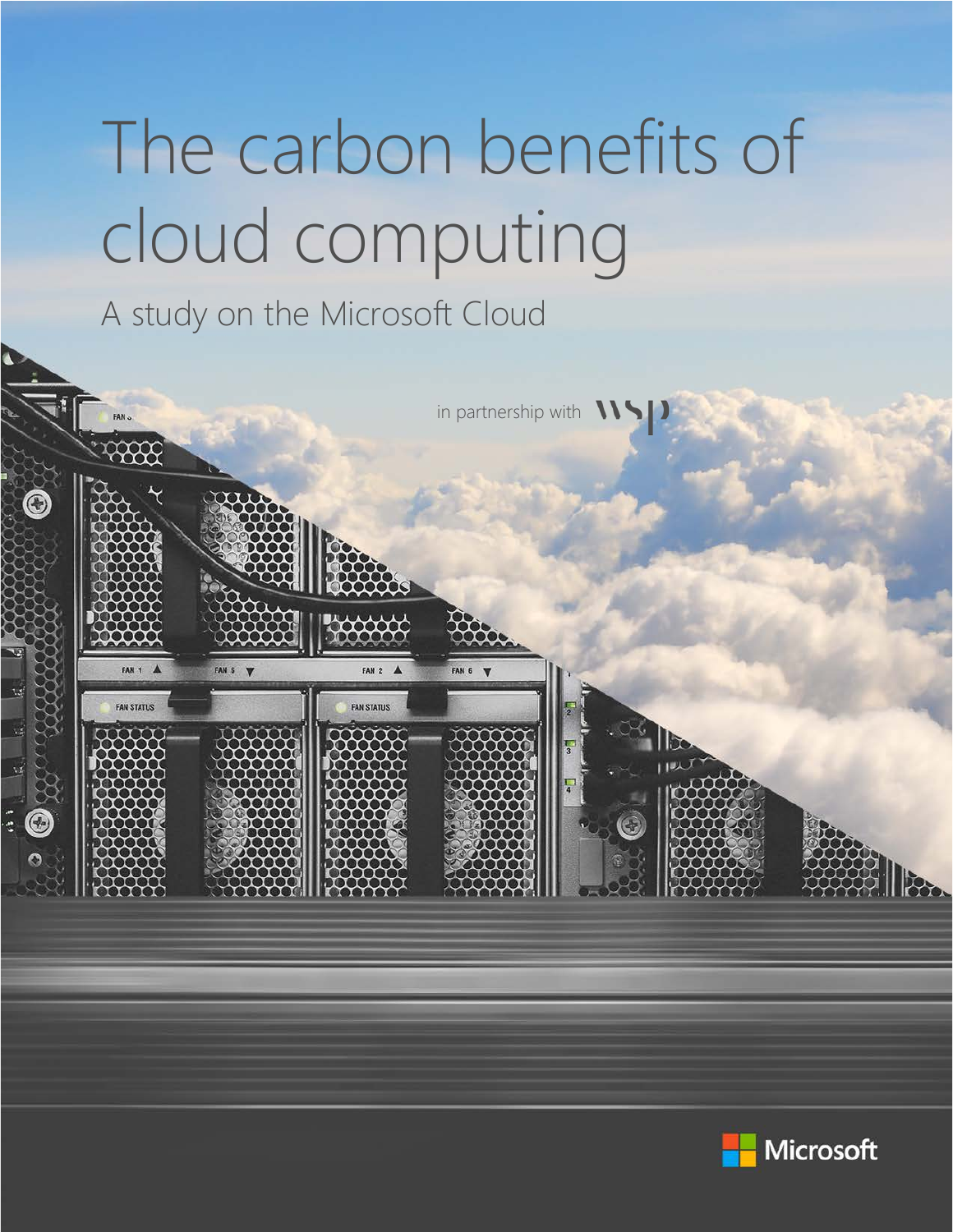This white paper is an update to "Cloud Computing and Sustainability: The Environmental Benefits of Moving to the Cloud," published in 2010. In this paper, we have expanded the older study to show how the Microsoft Cloud can accelerate energy savings and reduce carbon emissions.

### Contents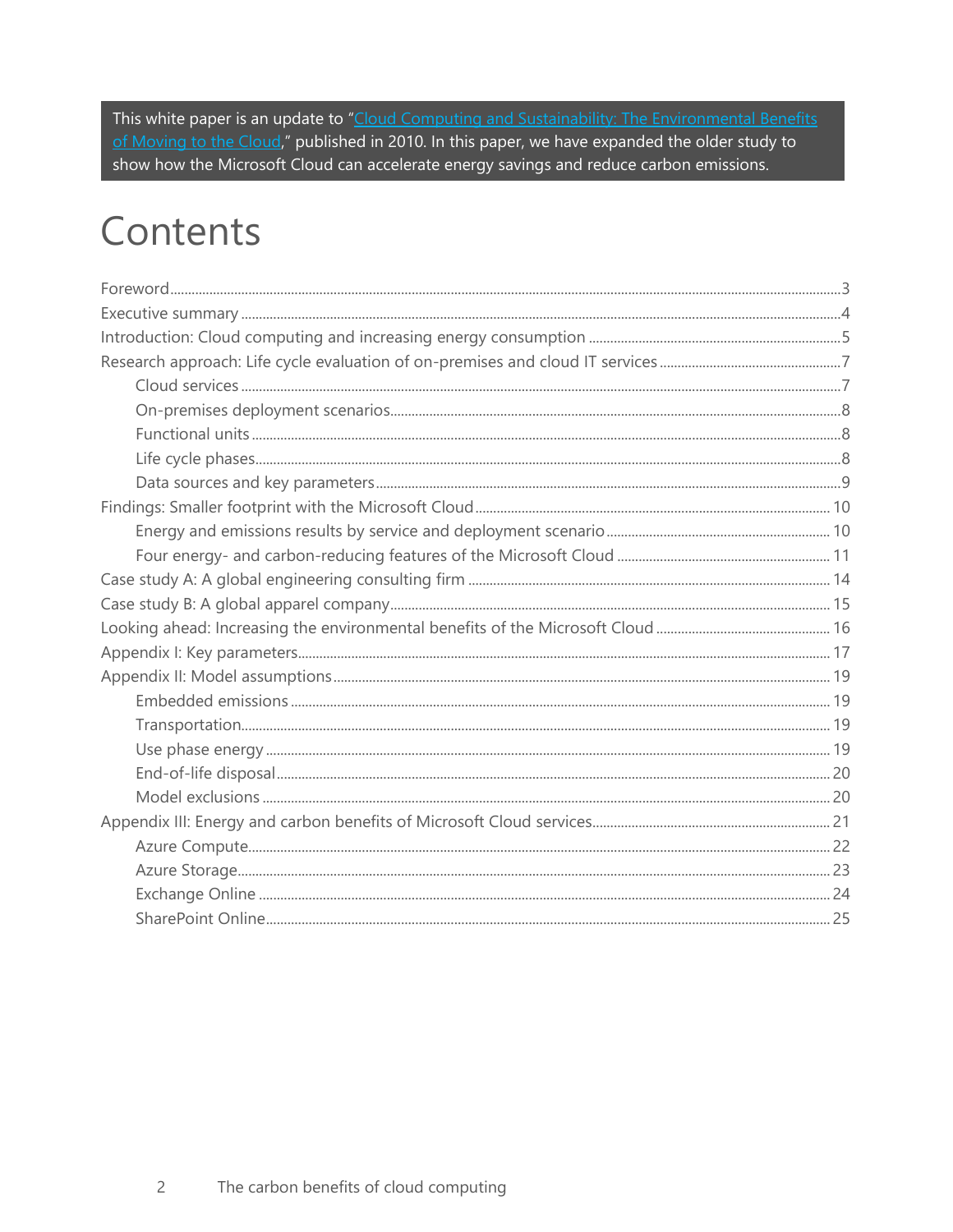## <span id="page-2-0"></span>Foreword

Today, a technology revolution is transforming virtually every aspect of life as we know it. The scale of its impact is on par with the discovery of electricity, such that some are calling this era the Fourth Industrial Revolution. Powering this revolution are cloud computing and the technological advancements that underpin it. With cloud computing, businesses, governments, institutions, and individuals are able to access nearly unlimited computing power at the push of a button, enabling them to gain insights and make discoveries previously not dreamed of in fields such as genomics, robotics, and artificial intelligence. And yet, even as the cloud unlocks humanity's vast potential, the exponential expansion of IT infrastructure raises questions about the environmental impacts from this growth.

At Microsoft, we are committed to sustainable operations in all parts of our business and beyond, for local and global good. Through our [internal sustainability](http://aka.ms/beyond) fee, we fund our commitments to carbon neutrality and renewable electricity, using the scale of our cloud datacenters to bring more green power onto the grid. We are harnessing the power of the cloud within our own business to address our environmental impact: our cloud-based programs to [reduce resource consumption](https://www.microsoft.com/en-us/stories/88acres/88-acres-how-microsoft-quietly-built-the-city-of-the-future-chapter-1.aspx) have already contributed to our 20 percent global energy reduction at our facilities. Overall, we are on path to a [75 percent reduction](https://blogs.microsoft.com/on-the-issues/2017/11/14/microsoft-pledges-cut-carbon-emissions-75-percent-2030/) in our carbon emissions by 2030 relative to a 2013 base year.

We are equally committed to extending the benefits of the cloud beyond our operations to our customers, by working to deliver IT services with a smaller environmental footprint. Increasing demand for computing services is inevitable, and we aim to support this growth as responsibly as possible. We engaged external experts to conduct this study, comparing the Microsoft Cloud with traditional enterprise datacenter deployments. The results show that the Microsoft Cloud delivers impressive sustainability benefits, and point to the opportunity for business and society to reduce the carbon footprint associated with computing in support of a more sustainable future.

We invite you to read about the environmental advantages of deploying your applications in the Microsoft Cloud.

Christian Belady General Manager, Cloud Infrastructure Strategy and Operation Microsoft Corporation

Rob Bernard Chief Environmental Strategist Microsoft Corporation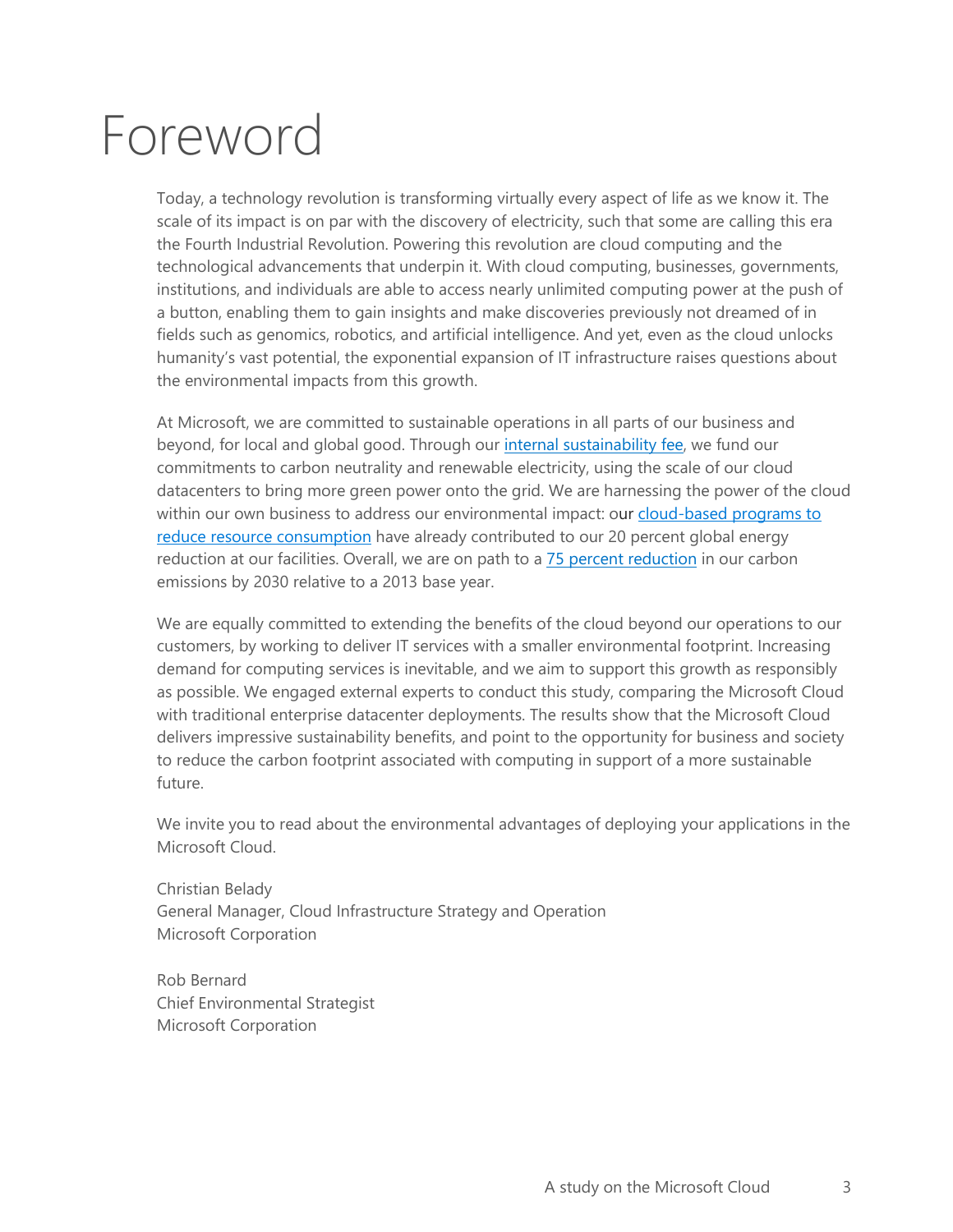## <span id="page-3-0"></span>Executive summary

Cloud computing makes it possible to collect, analyze, and store huge quantities of data, reduce the total cost of ownership of IT, and increase business agility. Today, datacenters supporting the cloud consume a significant, and growing, amount of energy.

Societally, moving from many on-premises servers to fewer large datacenters presents the opportunity to reduce overall IT consumption of energy and related carbon emissions. With this in mind, Microsoft commissioned a study to compare the energy consumption and carbon emissions<sup>[1](#page-3-2)</sup> of four applications in the Microsoft Cloud with their on-premises equivalents:

- **Microsoft Azure Compute**
- **Microsoft Azure Storage**

**Microsoft Exchange Online Microsoft SharePoint Online**

We selected these cloud applications as they together account for about half of the energy consumed in Microsoft datacenters. To gain as full and accurate a picture as possible, the study considered the full life cycle for the computing scenarios (from manufacturing to end-of-life).

The results show that the Microsoft Cloud is between 22 and 93 percent more energy efficient than traditional enterprise datacenters, depending on the specific comparison being made. When taking into account our renewable energy purchases, the Microsoft Cloud is between 72 and 98 percent more carbon efficient. These savings are attributable to four key features of the Microsoft Cloud [\(Figure 1\)](#page-3-1): IT operational efficiency, IT equipment efficiency, datacenter infrastructure efficiency, and renewable electricity.



<span id="page-3-1"></span>

At Microsoft, our commitment is to create a cloud that is trustworthy, responsible, and inclusive. This study provides a current measurement of the potential energy efficiency and carbon savings that businesses can realize with the Microsoft Cloud. The impact of using our cloud services will improve even more as we continue to refine how we manage capacity, boost energy efficiency, reduce waste, and add new sources of renewable energy.

<span id="page-3-2"></span> $1$  Throughout this paper, "emissions" and "carbon" refer to all greenhouse gas (GHG) emissions.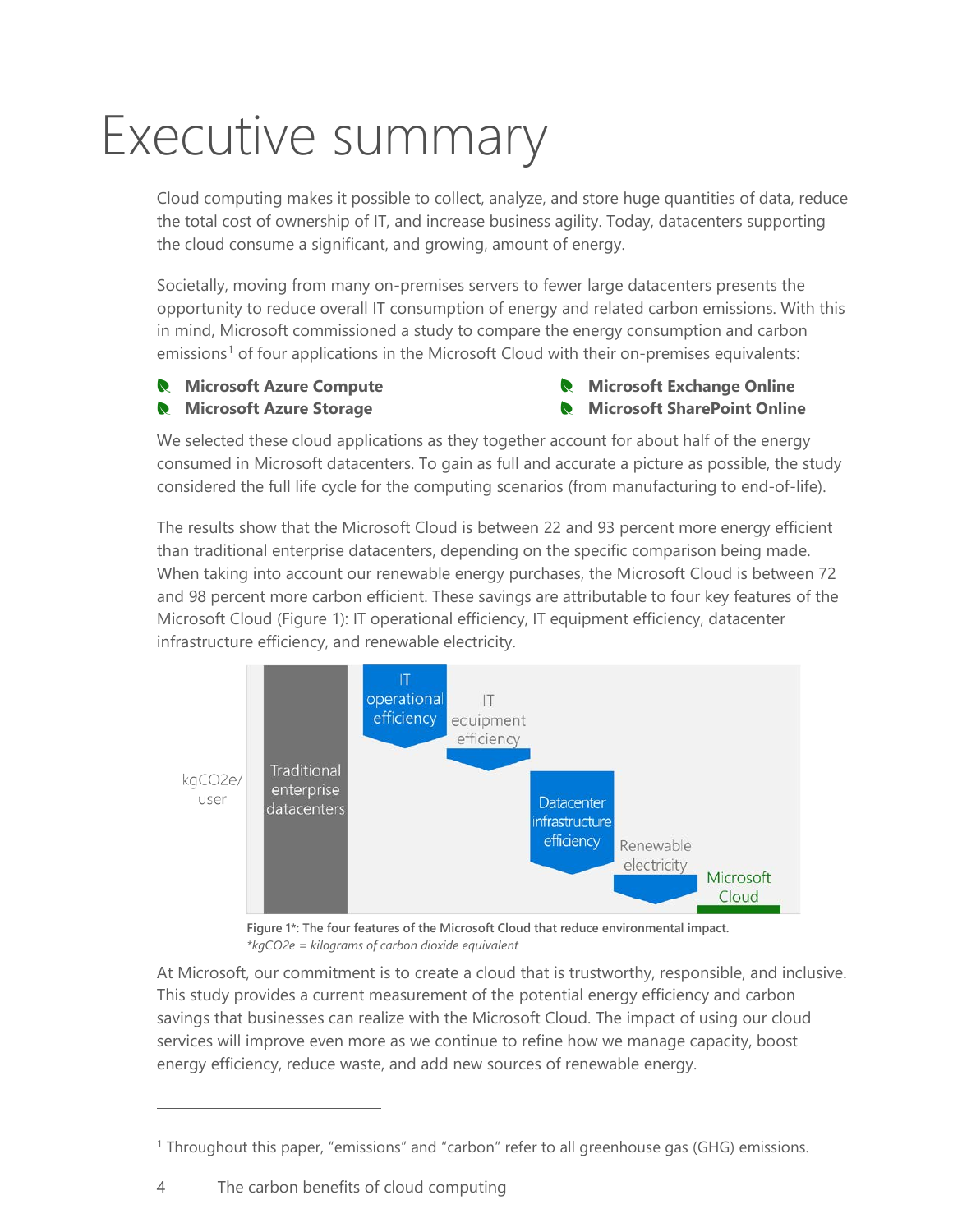### <span id="page-4-0"></span>Introduction: Cloud computing and increasing energy consumption

The world is now entering the Fourth Industrial Revolution, which, as described by the World Economic Forum, will feature major technological advances in artificial intelligence, robotics, genomics, materials sciences, 3D printing, and more. Businesses, governments, and civic institutions can now collect, store, and analyze data at an unprecedented scale, speed, and depth. Big data and deep analytics unlock the potential to make a positive impact throughout the world, from conserving the world's freshwater supply to optimizing energy use in buildings. These improvements add up to financial savings and carbon reductions at a global scale.

Cloud computing—large-scale, shared IT infrastructure available over the internet—is the engine enabling these technology advancements. And these advancements, in turn, are driving cloud uptake. At the same time, the cloud can help businesses reduce their total cost of ownership<sup>[2](#page-4-1)</sup> and realize greater business agility by delivering significant economies of scale and enabling access to data and applications anywhere.

But as the world's use of cloud computing accelerates, so too does the energy consumed in the cloud. In the United States alone, datacenters consume about 70 billion kilowatt-hours (kWh) of electricity each year, roughly 1.8 percent of the total electricity consumed in the country. This number is expected to grow to 73 billion kWh by 2020, about the same amount of energy that 6 million homes consume in one year.<sup>[3](#page-4-2)</sup> This number would be higher if not for the efficiencies realized in many commercial cloud datacenters.

Following the Paris Agreement, as climate change gains public attention and as governments establish regulations to curtail carbon emissions, the environmental impact of computing is increasingly under scrutiny. At Microsoft, we embrace our responsibility to operate sustainably to reduce the climate impact of our business: we are committed to carbon neutral operations and purchasing renewable electricity. We are also committed to helping our customers understand and reduce the environmental impact of their computing.

<span id="page-4-1"></span><sup>&</sup>lt;sup>2</sup> Total cost of ownership is the total cost of an IT solution or product over time. The metric considers direct and indirect costs, capital expenses (such as IT equipment), and operating expenses (such as equipment upkeep and software).

<span id="page-4-2"></span><sup>&</sup>lt;sup>3</sup> Arman Shehabi, Sarah Josephine Smith, Dale A. Sartor, Richard E. Brown, Magnus Herrlin, Jonathan G. Koomey, Eric R. Masanet, Nathaniel Horner, Inês Lima Azevedo, and William Lintner. *United States Data Center Energy Usage Report.* Berkeley, CA: Lawrence Berkeley National Laboratory. LBNL-1005775. 2016.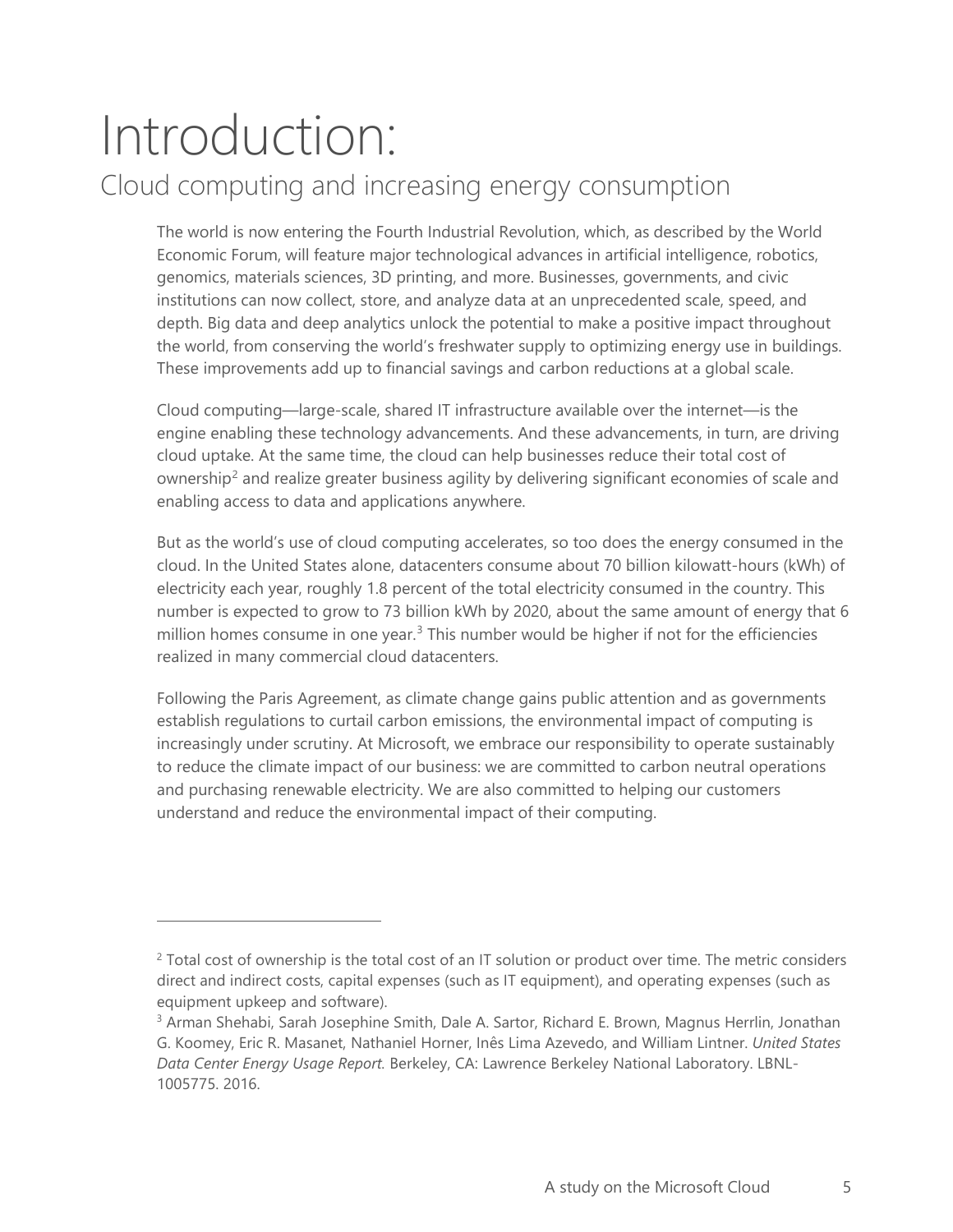As part of this commitment, we conducted a study to assess the environmental implications of cloud computing. Specifically, our objectives were to:

- 1. Assess the energy use and carbon emissions associated with key applications within the Microsoft Cloud in comparison with their on-premises equivalents.
- 2. Improve our understanding of the energy and carbon benefits of computing using Microsoft and other commercial cloud services in general compared with on-premises implementations.

The study builds on the 2010 Microsoft report *Cloud Computing and Sustainability: The Environmental Benefits of Moving to the Cloud*. [4](#page-5-0) To conduct this updated study, Microsoft engaged WSP, a global consultancy with expertise in environmental and sustainability issues, to model the environmental impact of using Microsoft Cloud services instead of on-premises deployments. Stanford University IT sustainability and compute energy expert Dr. Jonathan Koomey served as an in-depth technical reviewer.

This paper presents the research approach and findings of the study, demonstrating that Microsoft Cloud computing offers significant advantages in energy consumption and carbon emissions over on-premises deployments, findings that are consistent with both the original study and other industry research<sup>[5](#page-5-1)</sup>.

<span id="page-5-0"></span><sup>4</sup> *Cloud computing and sustainability: The environmental benefits of moving to the cloud.* Accenture, WSP. 2010.

<span id="page-5-1"></span><sup>5</sup> P. Thomond. *The enabling technologies of a low-carbon economy: A focus on cloud computing.* Microsoft and GeSI. 2013.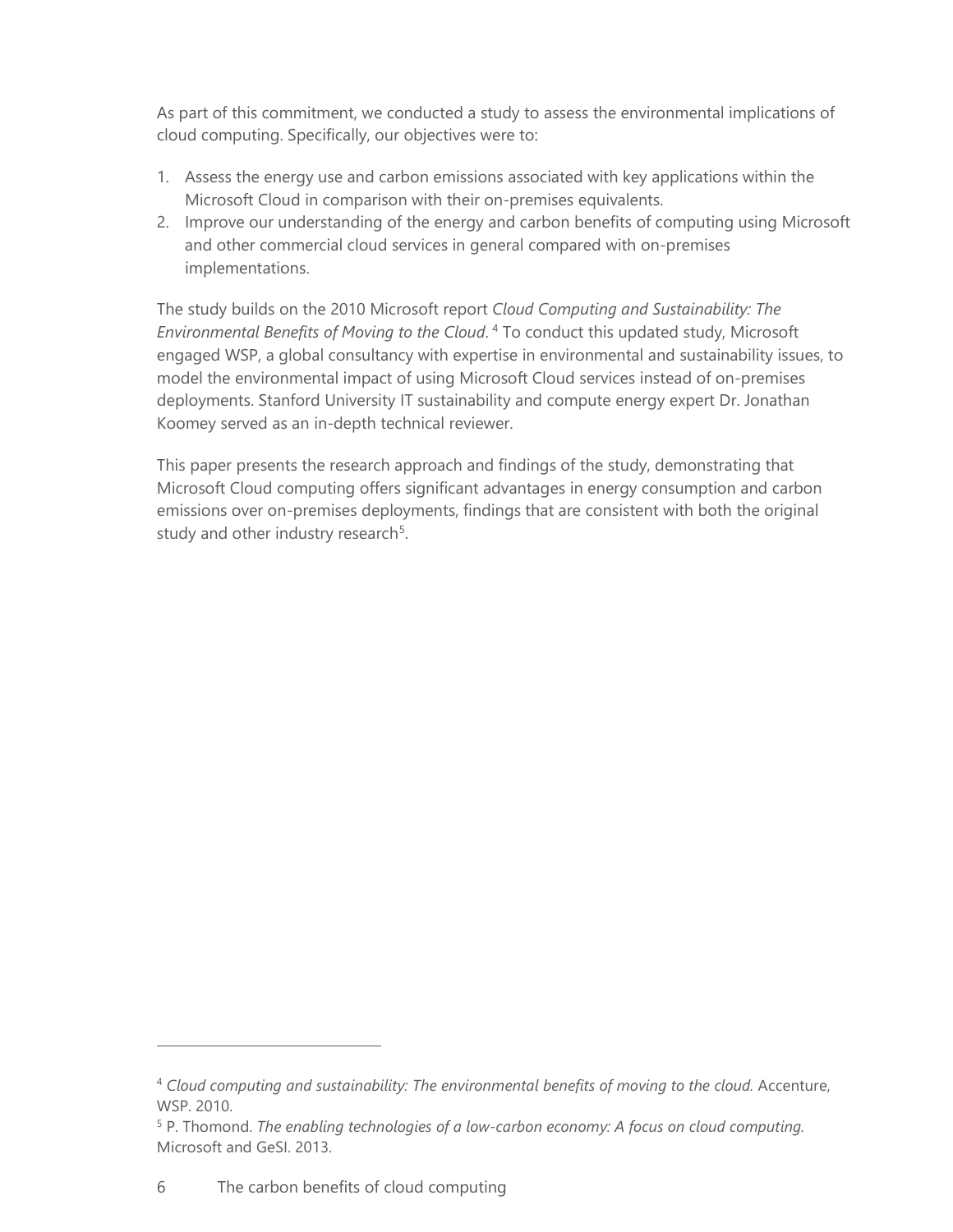# <span id="page-6-0"></span>Research approach:

Life cycle evaluation of on-premises and cloud IT services

This analysis uses a quantitative model to calculate and compare the energy consumption and carbon footprint of IT applications and compute and storage resources in the Microsoft Cloud with equivalent on-premises deployments [\(Figure](#page-6-2)  [2\)](#page-6-2). The model draws on greenhouse gas accounting principles from the World Resources Institute (WRI) and World Business Council for Sustainable Development (WBCSD) Corporate Standard and Product Life Cycle Standard.



<span id="page-6-2"></span>**Figure 2: Study design: a quantitative evaluation of Microsoft Cloud services in comparison with on-premises deployment equivalents.** 

#### <span id="page-6-1"></span>**Cloud services**

The study looks at four cloud services that account for nearly half of the energy consumed in Microsoft datacenters:

- **Azure Compute**
- Azure Storage

 $\overline{a}$ 

- Exchange Online
- SharePoint Online

<span id="page-6-4"></span>Both Exchange Online and SharePoint Online were included in the original 2010 study.<sup>[6](#page-6-3)</sup> However, in this study, the scope was expanded to include Azure services, which provide infrastructure as a service (IaaS), above and beyond software as a service (SaaS). Our aim was to generate a broader and more inclusive spectrum of data points to enable a more accurate assessment of the energy and carbon implications of different types of services used today.

<span id="page-6-3"></span><sup>6</sup> *Cloud computing and sustainability: The environmental benefits of moving to the cloud.* Accenture, WSP. 2010. *Note:* The original 2010 report focused on three business applications: Exchange Online, SharePoint Online, and Microsoft Dynamics CRM Online.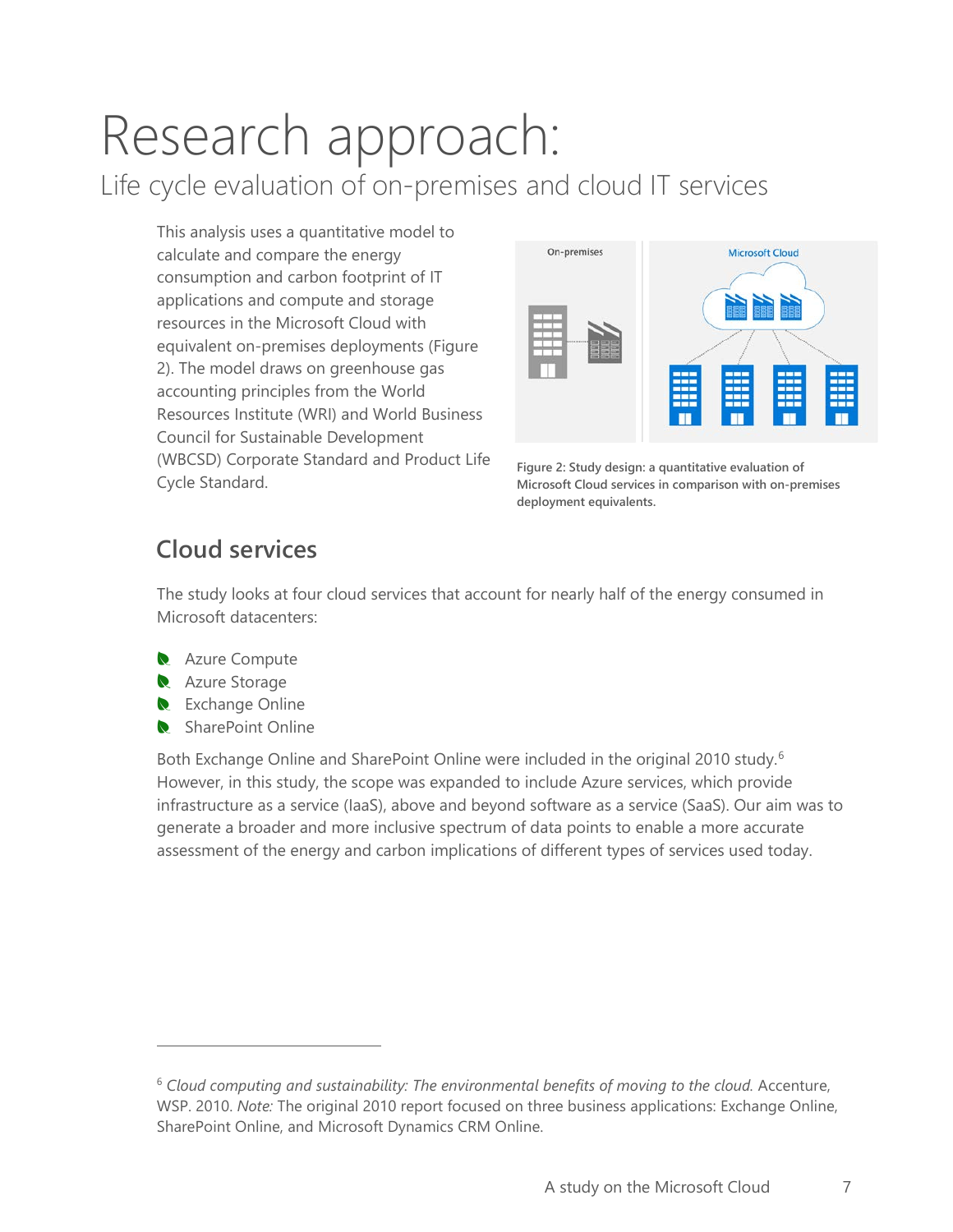#### <span id="page-7-0"></span>**On-premises deployment scenarios**

The study considered a range of on-premises deployment scenarios relative to the four Microsoft Cloud services listed previously:

- **Azure Compute comparisons:** 
	- o Physical servers
	- o Virtualized servers
- **Azure Storage comparisons:** 
	- o Direct attached storage
	- o Dedicated storage
- Exchange Online and SharePoint Online comparisons:
	- o Small deployments: 1,000 users
	- o Medium deployments: 10,000 users
	- o Large deployments: 100,000 users

#### <span id="page-7-1"></span>**Functional units**

We analyzed the cloud services and on-premises deployments based on the functional unit for each cloud service—that is, the "useful output" offered by a deployment. We defined these functional units based on the level of service offered by the Microsoft Cloud. This allowed for an apples-to-apples comparison between the Microsoft Cloud and on-premises alternatives. The functional unit for each service is listed in the following table:

| <b>Service</b>           | Unit          | Quality and performance criteria <sup>7</sup> |
|--------------------------|---------------|-----------------------------------------------|
| <b>Azure Compute</b>     | Core-hour     | Net computational output                      |
| Azure Storage            | Terabyte-year | Number of data replications                   |
| Exchange Online          | Mailbox-year  | Mailbox size and replications                 |
| <b>SharePoint Online</b> | User-year     | Provisioned storage and replications          |

#### <span id="page-7-2"></span>**Life cycle phases**

 $\overline{a}$ 

A life cycle assessment provides a full picture of the environmental impact of a product or service, from the raw material extraction for equipment manufacturing through the end-of-life treatment of equipment. Assessing the full life cycle helps to ensure inclusion of all major emission sources. In this study, we assessed each of the four cloud services and their onpremises equivalents for energy consumption and carbon emissions impacts across four life cycle phases, as illustrated in [Figure 3](#page-8-1) and described following.

<span id="page-7-3"></span> $<sup>7</sup>$  The quality and performance criteria are proprietary to Microsoft and therefore specific numbers</sup> are not shared.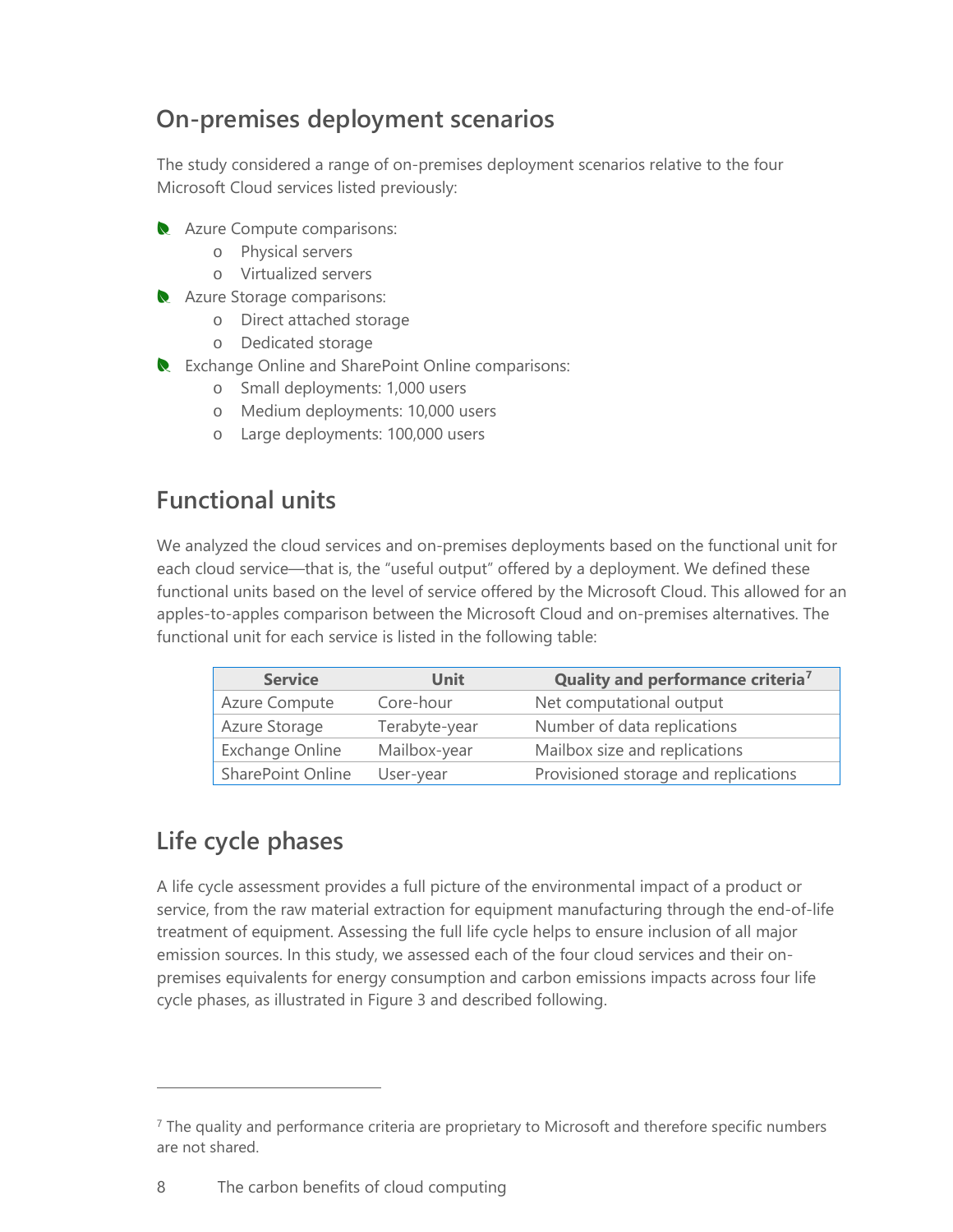

**Figure 3: The life cycle phases used to define the boundary of energy consumption and carbon emissions considered in the analysis.**

- <span id="page-8-1"></span>1. **Raw material extraction and assembly**—includes the energy consumption and emissions associated with the use of the raw materials and the assembly of servers, networking equipment, and hard drives.
- 2. **Transportation**—represents the energy consumption and emissions associated with transporting the servers and other IT equipment from the manufacturer to Microsoft datacenters or on-premises datacenters.
- 3. **Use**—encompasses the energy consumption and emissions from electricity used to run the servers, networking equipment, hard drives, and datacenter infrastructure, such as lighting, cooling, and power conditioning. Where relevant, includes energy from data flows over the internet.
- 4. **End-of-life disposal**—includes end-of-life energy consumption and carbon emissions associated with landfilling and recycling, based on conservative assumptions about recycling rates.

#### <span id="page-8-0"></span>**Data sources and key parameters**

Primary data from Microsoft datacenters and equipment were used wherever possible, and secondary data such as industry averages were used as necessary.

Key parameters considered in the analysis included:

- **R** Equipment counts and specifications.
- **Device utilization.**
- Power draw of servers, storage devices, and networking equipment used within the datacenters.
- Power usage effectiveness (PUE) of datacenters hosting the services.
- Data flows over the internet.
- Carbon intensity of electricity supply.

Equipment counts, equipment specifications, and power draw for Exchange on-premises deployments were determined using the Exchange Server Role Requirements Calculator for Exchange 2016. On-premises Exchange, SharePoint, compute, and storage equipment counts and specifications were supplied by industry experts whose primary role is to deploy these solutions for enterprises. The Microsoft Cloud analysis was based on actual data collected from current Microsoft datacenter operations.

For a detailed description of each of these key parameters and model assumptions, please see [Appendix I](#page-16-0) and [Appendix II.](#page-18-0)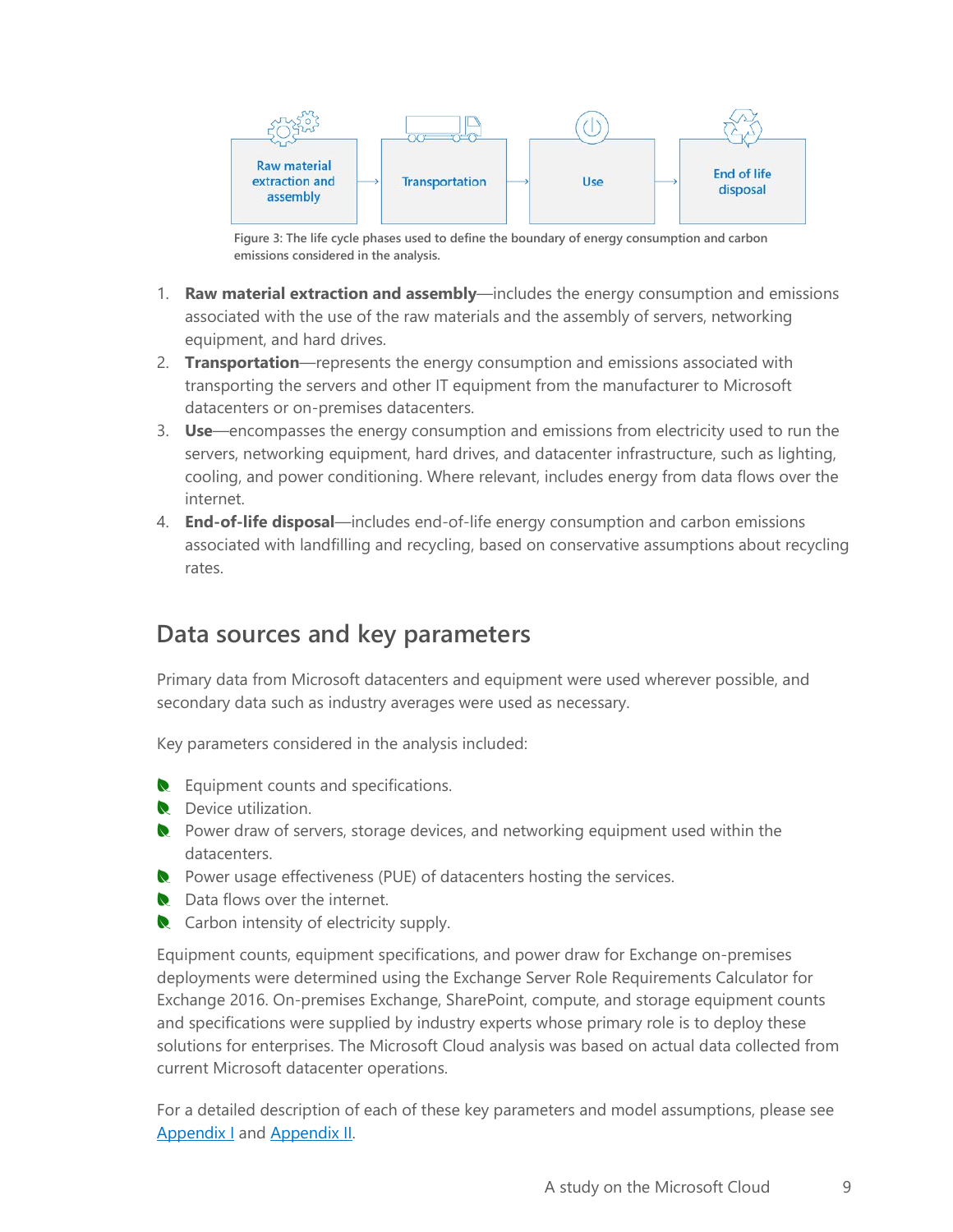### <span id="page-9-0"></span>Findings: Smaller footprint with the Microsoft Cloud

The results of this study reveal significant energy efficiency improvements—from 22 to 93 percent—when switching from traditional enterprise datacenters to the Microsoft Cloud for any of the four services. The specific savings achieved vary by service and deployment scenario. The greatest relative savings are realized when smaller enterprise deployments transition to the cloud. The features driving these reductions for the Microsoft Cloud include more efficient operational practices, IT equipment, and datacenter infrastructure. These efficiencies translate into both energy and carbon savings. When also accounting for our purchases of zero-carbon electricity, emissions savings with the Microsoft Cloud can be as great as 98 percent.

#### <span id="page-9-1"></span>**Energy and emissions results by service and deployment scenario**

Microsoft Cloud services achieve energy and emissions reductions in comparison with every onpremises deployment scenario assessed. The primary driver for energy and emissions reductions in each comparison is decreased electricity consumption per useful output during the use phase in the datacenters that run the Microsoft Cloud. Figure 4, following, shows the range of savings by service based on deployment scenario as described in the On-premises deployment [scenarios](#page-6-4) section earlier.



**Figure 4: The range of energy and emissions savings by cloud service. "Energy savings" shows the energy savings of the datacenter electricity used in Microsoft Cloud services over the on-premises equivalents. "Emissions savings (with renewables)" shows the emissions savings of the Microsoft Cloud services over the on-premises equivalents, taking into account the purchase of zeroemission renewable electricity to power the Microsoft Cloud.**

For detailed data sheets by service, see [Appendix III.](#page-19-2)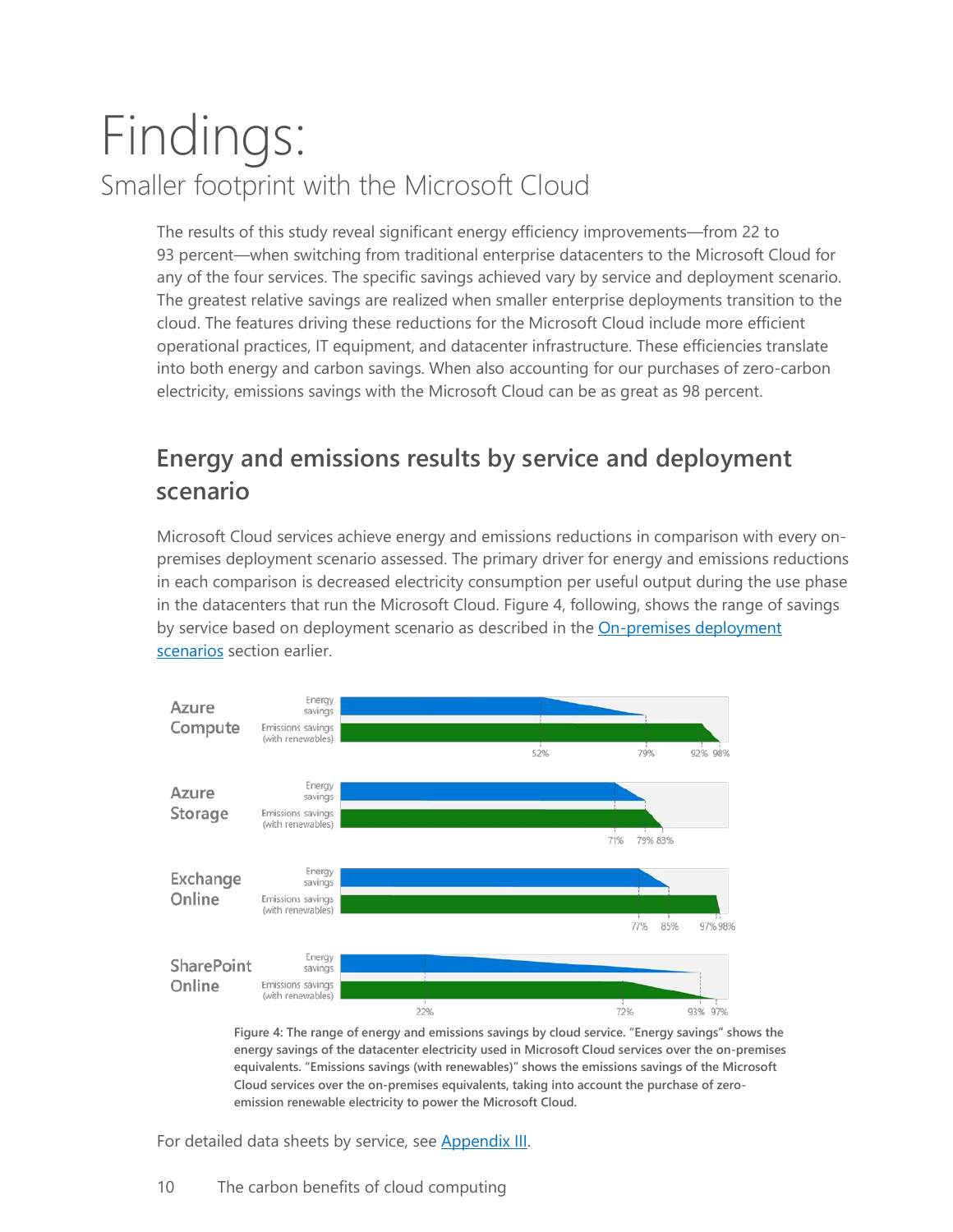#### <span id="page-10-0"></span>**Four energy- and carbon-reducing features of the Microsoft Cloud**

Four main drivers contribute to the smaller energy and carbon footprint of the Microsoft Cloud (as illustrated in [Figure 5\)](#page-10-1). The first three—IT operational efficiency, IT equipment efficiency, and datacenter infrastructure efficiency—reduce the energy required to deliver the services. The fourth is the purchase of renewable electricity for more than 95 percent of our consumption, which translates into a smaller carbon footprint for electricity consumed in Microsoft datacenters. The remaining carbon emissions associated with the Microsoft Cloud are primarily from aspects of the life cycle outside Microsoft datacenters (that is, embedded carbon in the raw materials, equipment assembly, transportation, data flows, and end-of-life disposal).



**Figure 5\*: The four features of the Microsoft Cloud that reduce environmental impact. \*kgCO2e** *= kilograms of carbon dioxide equivalent*

<span id="page-10-1"></span>The first three drivers of the reduced footprint (IT operational efficiency, IT equipment efficiency, and datacenter infrastructure efficiency) typically apply across all commercial cloud service providers, and even some on-premises scenarios, but will vary depending on factors such as the physical infrastructure and operational standards. Only cloud providers and private datacenters that purchase or use large volumes of renewable electricity will be able to achieve a carbon footprint comparable with the Microsoft Cloud.

#### **1. IT operational efficiency**

The large economies of scale seen in cloud computing mean that commercial cloud services in general can operate with much greater IT operational efficiency than smaller, on-premises deployments.

**Dynamic provisioning**—Emphasis on application availability can lead to overprovisioning of computing resources to avoid theoretical unmet demand. Improved matching of server capacity with actual demand minimizes waste. Microsoft manages capacity efficiently to avoid expensive overprovisioning, through monitoring and demand prediction that allow for continual capacity adjustment.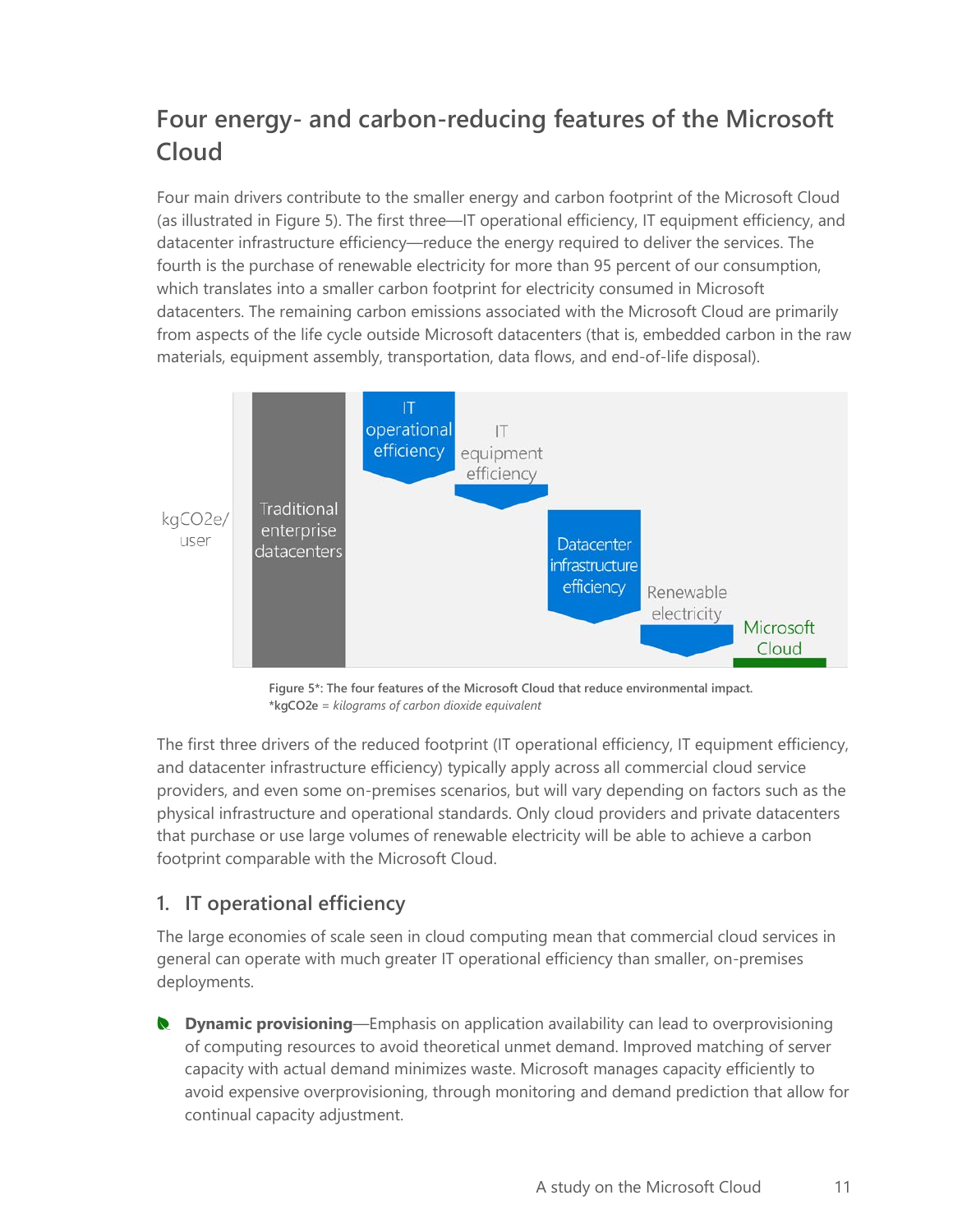- **Multitenancy**—Microsoft uses multitenancy, occupying servers with multiple user types and  $\bullet$ a large user base with different demand patterns. Just as the electric grid interconnects thousands of users whose fluctuating power demands can balance one another, cloud infrastructure hosts thousands of companies and millions of users whose different use patterns can balance one another. This load diversity decreases overall fluctuations and makes loads more predictable. Generally, as the number of users increases, the ratio of the peak demand to the average demand for the user set decreases. Therefore, rather than sizing equipment to meet a single customer's peak load (for example, workers arriving at an office in the morning and immediately checking email), Microsoft sizes equipment to meet the time-coincident demand of the whole user set.
- **Server utilization**—Higher equipment utilization rates mean the same amount of work can be done with fewer servers, which in turn leads to less electricity consumed per useful output. While servers running at higher utilization rates consume more electricity, the overall performance gains more than offset the relative per-unit increase. As illustrated in [Figure 6,](#page-11-0)  increasing the utilization rate from 10 percent to 40 percent will allow a server to process four times the previous load, while the power draw by the server may only increase 1.7 times. [8](#page-11-1) Moreover, newer processors are continually driving towards a more attractive load curve where power draw is significantly reduced at idle or low utilization rates. The typically faster equipment replacement rates for commercial cloud service providers position them to take advantage of these improvements sooner than in on-premises deployments.



**Figure 6: As utilization increases, power per computational output decreases.**

<span id="page-11-1"></span><span id="page-11-0"></span><sup>&</sup>lt;sup>8</sup> Based on representative sampling of volume servers manufactured in the last two years, as measured using **SPECpower\_ssj2008** protocol from the Standard Performance Evaluation Corporation (SPEC).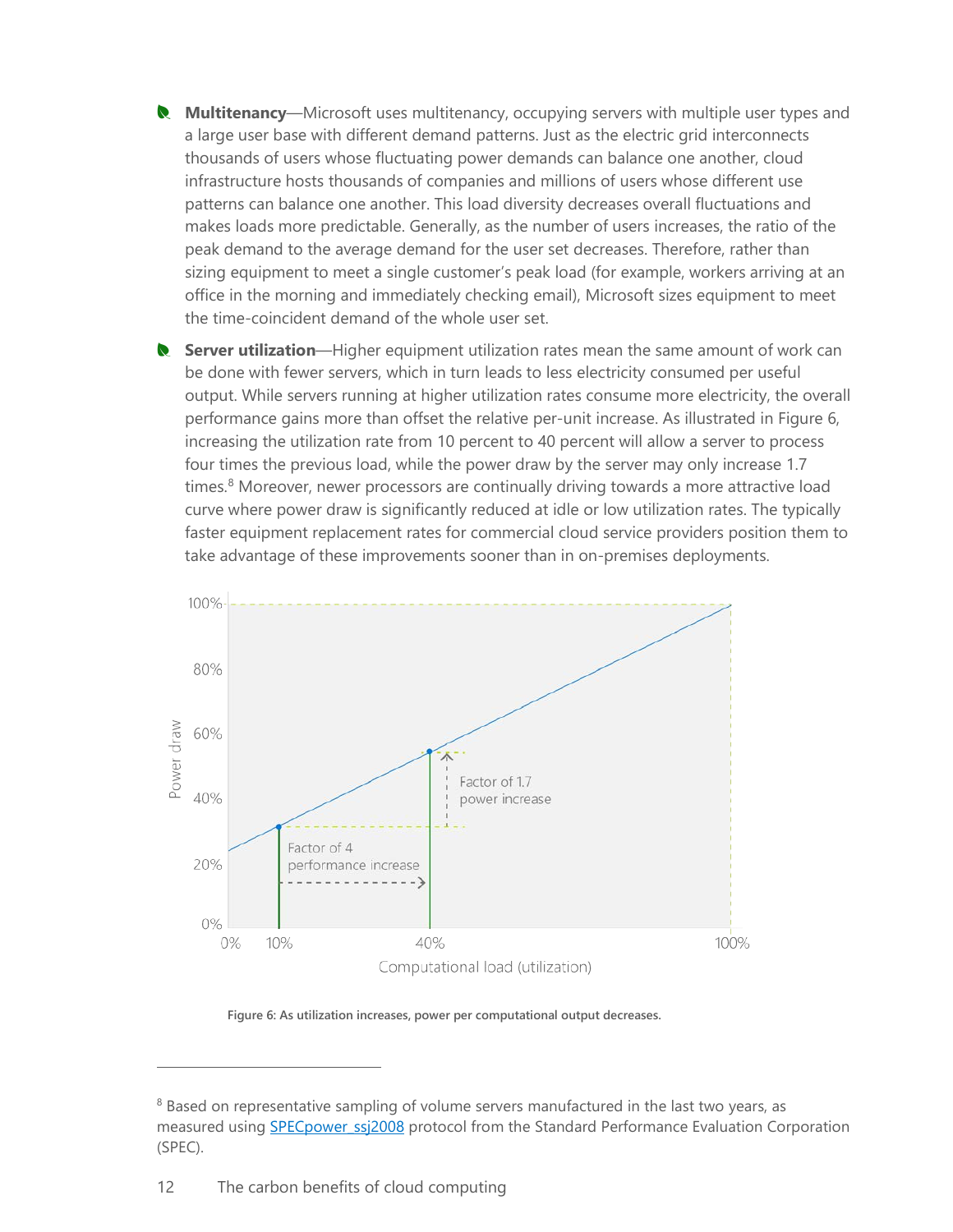#### **2. IT equipment efficiency**

Because Microsoft spends a significant portion of operating expenses on electricity to run IT equipment, more so than the typical corporate IT department, we have a strong financial incentive to optimize IT efficiency. We take an active role in tailoring hardware components to the specific needs of the services we run, meaning the equipment runs leaner with a higher ratio of input energy going towards providing useful output than in traditional enterprise deployments. By collaborating with suppliers on the specification and design of servers and other equipment for maximum efficiency, Microsoft can realize benefits from scale that most corporate IT departments are unable to address. The results of this study suggest that more specialized, efficient IT equipment can reduce electricity consumption by 10 percent or more.

#### **3. Datacenter infrastructure efficiency**

Advanced infrastructure technologies in hyperscale datacenters reduce electricity requirements for overhead tasks such as lighting, cooling, and power conditioning. Power usage effectiveness (PUE)—the ratio of overall electricity consumption at the datacenter facility to the electricity delivered to the IT hardware—is a common measurement of how efficiently a datacenter uses electricity. The hyperscale datacenters that power the cloud are able to achieve better PUEs than typical enterprise datacenters. At Microsoft, we are committed to measuring PUE at each datacenter, and we are implementing better monitoring techniques and innovative design to continuously improve our PUE.

#### <span id="page-12-0"></span>**4. Renewable electricity**

Consolidating distributed electricity demand from on-premises datacenters into the cloud unlocks the potential for *large-scale purchases* of green power that bring substantial renewable energy projects onto the grid that were not otherwise viable. We are committed to relying on a larger percentage of wind, solar, and hydropower electricity over time at our datacenters. Our goal is to achieve 60 percent direct purchase of wind, solar, and hydropower early in the next decade and then to keep improving from there. When we're not able to eliminate energy use or directly power our operations with green energy, we obtain zero carbon electricity through the purchase of renewable energy certificates. Counting these certificates, we purchase renewable electricity for more than 95 percent of our consumption, including electricity associated with services hosted in the Microsoft Cloud. For further discussion of how this is included in the calculations, see [Appendix III.](#page-19-2)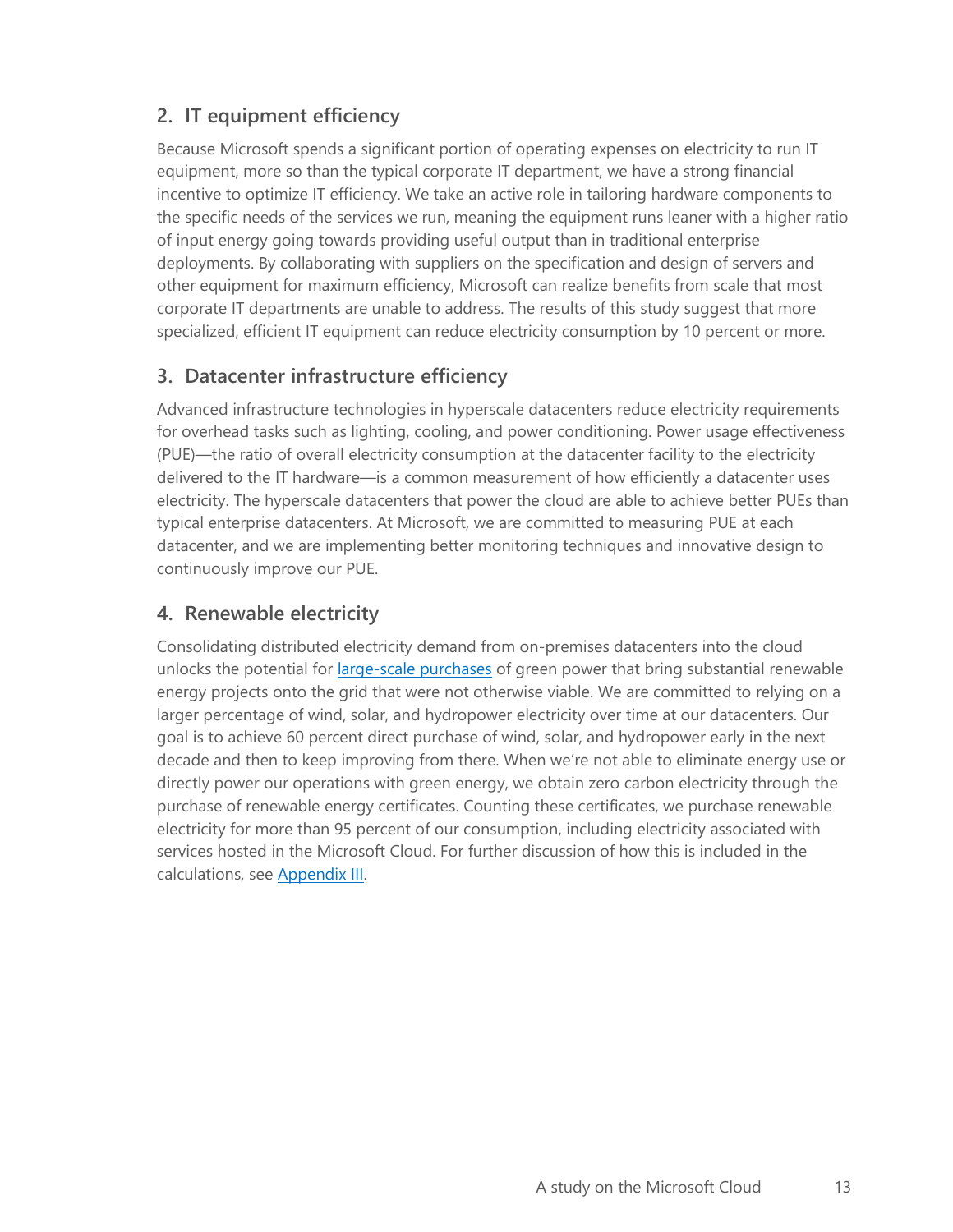### <span id="page-13-0"></span>Case study A: A global engineering consulting firm

To assess the sustainability of the Microsoft Cloud in a real-world setting, this case study compared the energy and carbon footprint of a global engineering consulting firm that hosts roughly 10,000 users in Europe on Exchange 2016 on-premises with the equivalent footprint in the Microsoft Cloud.

The firm's implementation of Exchange was not as robust as the services offered by Exchange Online because the firm's deployment only had three copies of each database spread over two datacenters and a 5 gigabyte (GB) size limit for each mailbox. In contrast, even the most basic Exchange Online plan offers 50 GB of mailbox storage and, for most customers, four database copies spread across



<span id="page-13-1"></span>**Figure 7: Contrasting the on-premises deployment of Exchange for a sample global engineering consulting firm (10,000 users) with the corresponding deployment in the Microsoft Cloud, which offers higher redundancy and availability.** 

four geographically distinct datacenters to allow high levels of data redundancy and availability (as shown in [Figure 7\)](#page-13-1).

Even while supporting a more robust Exchange environment than the on-premises deployment (with the additional infrastructure and energy demands that this entails), the Microsoft Cloud is estimated to reduce emissions by 93 percent compared with the on-premises environment [\(Figure 8\)](#page-13-2). These emissions reductions are a result of 6,000 kWh in energy savings and Microsoft renewable electricity purchases.



<span id="page-13-2"></span>**Figure 8\*: Life cycle emissions results for an Exchange deployment for a sample global engineering consulting firm (10,000 users), showing emissions savings with the Microsoft Cloud versus on-premises.**

**\*kgCO2e** *= kilograms of carbon dioxide equivalent.*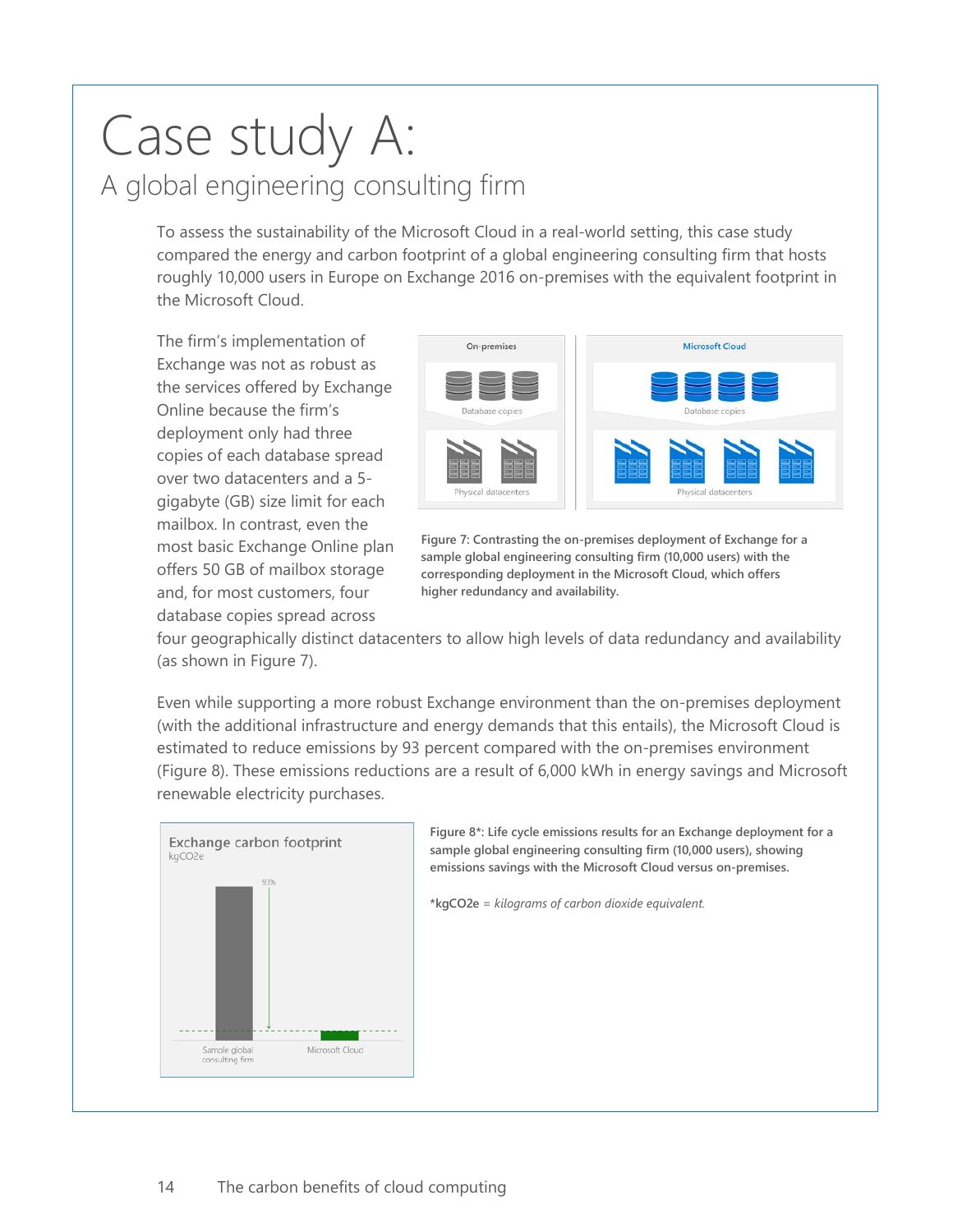### <span id="page-14-0"></span>Case study B: A global apparel company

To assess the sustainability of the Microsoft Cloud in a real-world setting, this case study compared the energy and carbon footprint of a global apparel company's use of Azure virtual machines in 2016 with its on-premises alternative.

For solutions included in this study, the company chose to use Azure instead of deploying onpremises. Therefore, the footprint of the company's virtual machines in Azure was compared against the footprint had the same machines been deployed in the company's typical onpremises environment. The on-premises scenario was modeled on the deployments currently used by the company at a combination of both large and small owned datacenters in addition to co-located datacenters. Calculations considered the physical machine processing power, virtualization ratios, utilization, server power consumption, datacenter PUE, and carbon intensity of the electric grid.

The study found that the virtual machines deployed in Azure had a carbon footprint 70 percent smaller than the modeled on-premises equivalent [\(Figure 9\)](#page-14-1).

Azure provides both business and sustainability benefits by offering on-demand, global scalability in efficient, hyperscale, renewably powered datacenters.



<span id="page-14-1"></span>**Figure 9\*: Life cycle emissions results for an Azure compute deployment for a sample global apparel company, showing emissions savings with the Microsoft Cloud versus on-premises.**

**\*kgCO2e** *= kilograms of carbon dioxide equivalent.*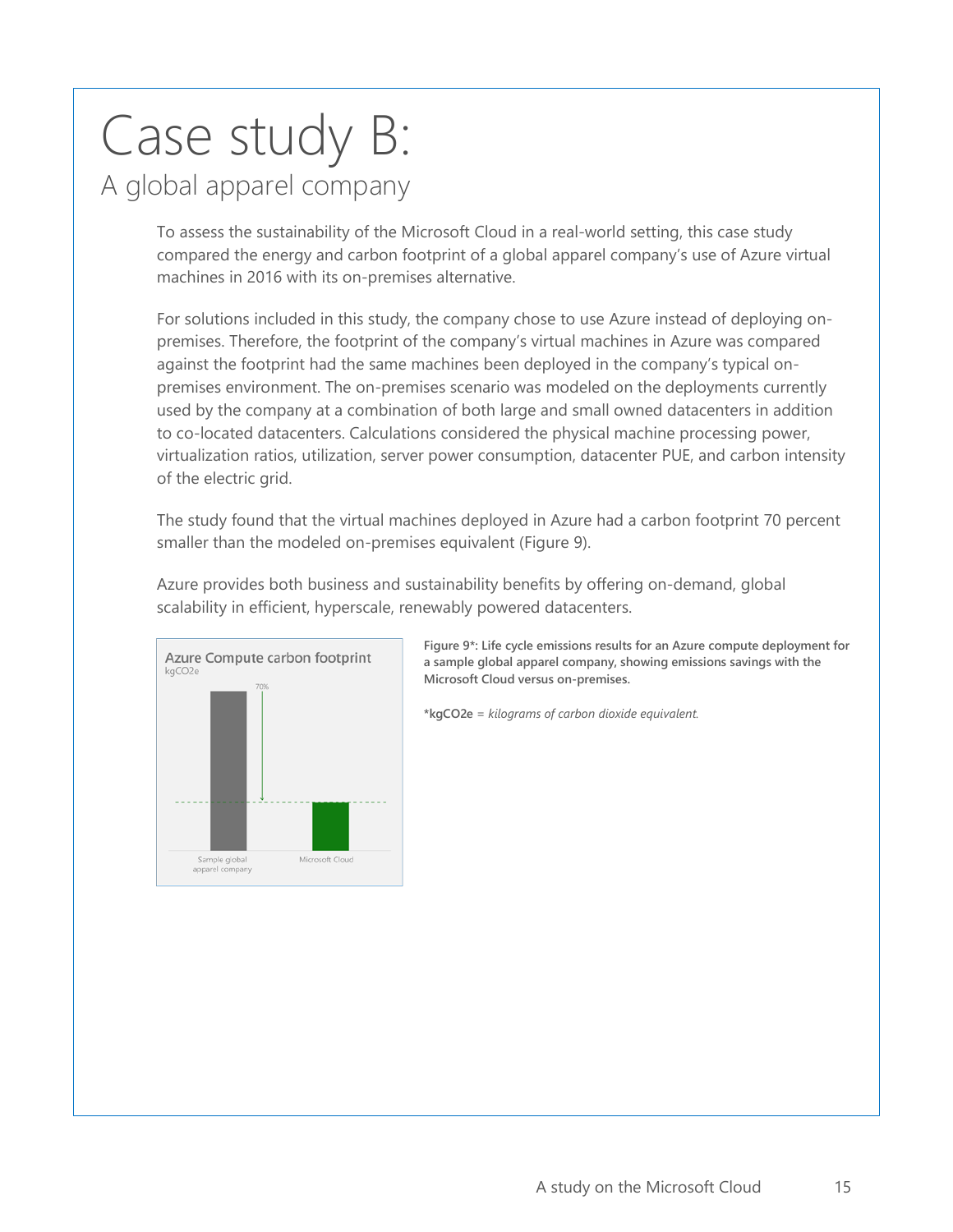### <span id="page-15-0"></span>Looking ahead: Increasing the environmental benefits of the Microsoft Cloud

The increase in companies choosing to use cloud computing over on-premises deployments brings potential for global environmental benefit. Cloud solutions offer the dynamic provisioning needed to meet peak demands while creating less excess and unused capacity during non-peak times. These factors, combined with multitenancy and high server utilization rates, reduce energy consumption compared with on-premises deployment. Hyperscale computing creates further opportunities to improve performance and reduce energy waste with dynamic and focused resource management. These are distinct advantages to a cloud solution that are not readily available to on-premises deployments.

#### **Technology innovation**

The cloud is still in its technological infancy and is likely to show ongoing and significant improvements in operational efficiency. At Microsoft, we will continue to improve how we rightsize and plan for excess capacity while still giving users the flexibility to add or remove services on demand. We are also researching cutting-edge technologies such as [in-rack fuel cells](https://blogs.microsoft.com/green/2017/09/24/redesigning-datacenters-advanced-energy-future/) that can almost double the energy efficiency of datacenters while reducing costs and improving reliability. With new data and ever-improving technologies, we will continue to make gains in energy efficiency and drive down waste within our datacenters to reduce unnecessary energy use and deploy high-performance, environmentally responsible solutions for our customers.

#### **Internal sustainability fee**

Microsoft is committed to accelerating environmental innovation through our internal sustainability fee, which we charge to all business divisions within Microsoft based on the carbon emissions associated with their energy use and business air travel. The fee sends a signal to each group to reduce emissions, while also generating funds that we invest in a number of sustainability-related initiatives, including some of the technology innovation discussed previously. We have also used a portion of these funds to help make electricity grids more reliable, flexible, and **autonomous**, and in turn deploy those approaches to enable low-cost, highly available renewable energy for the world. Our recent white paper [Beyond Carbon Neutral](https://aka.ms/beyond) highlights the impact and evolution of our sustainability fee.

#### **Microsoft vision**

At Microsoft, we have a vision to create a cloud that is trustworthy, responsible, and inclusive[—a](https://news.microsoft.com/cloudforgood/)  [cloud for global good.](https://news.microsoft.com/cloudforgood/) A responsible cloud requires a commitment to foster sustainable environmental practices. For our part, we will continue to work to reduce the energy consumption and environmental footprint of our cloud services. This will help ensure that our customers can harness the significant business benefits of the cloud, such as greater business agility, improved business insights through big data, and reduced capital expenditure, while also minimizing the energy and carbon impact of their computing.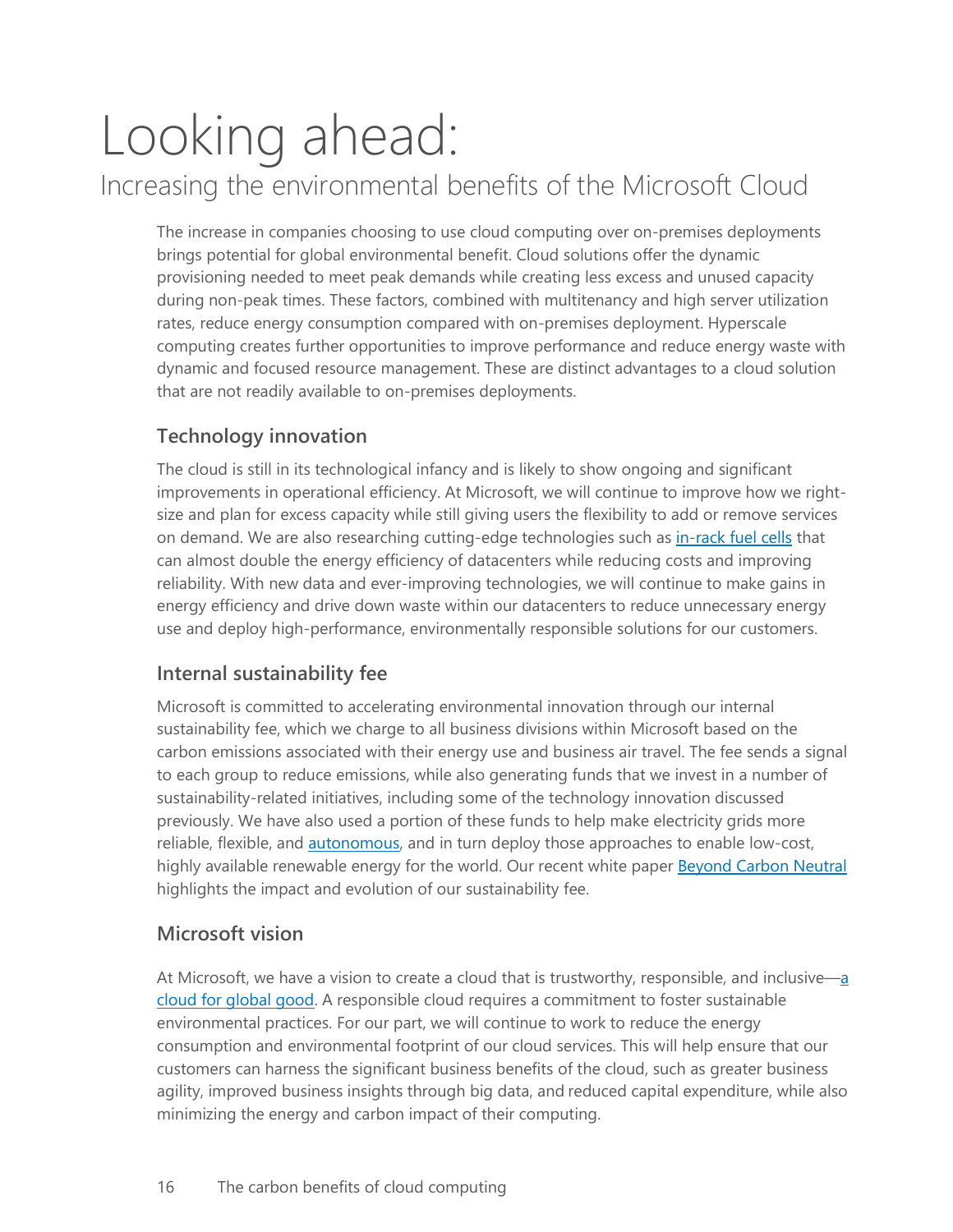### <span id="page-16-0"></span>Appendix I: Key parameters

The analysis considered the following key parameters:

- **Equipment counts:** the number of devices (servers, networking equipment, and storage devices) required to provision a given deployment. This includes excess capacity in both the cloud and on-premises scenarios to account for equipment required to meet peak loads or planned future growth.
- **R** Equipment specifications: the specifications of servers, storage equipment, and networking devices used for the analysis. This includes number of cores, processor power, storage capacity, and power draw at different utilizations. Actual equipment specifications were used to model the Microsoft Cloud scenarios. Specifications for representative equipment, as determined by industry experts, were used to model on-premises deployment scenarios.
- **Q** Device utilization: the load that a device (server, networking switch, or storage device) handles relative to the peak load the device can handle. This number is expressed as a percentage.
- **Let U.** Device power consumption: the power consumed by a device, either measured directly, or extrapolated based on manufacturer specifications and device utilization.
- **Networking equipment power consumption:** the power consumed by networking equipment in the datacenter that is not directly measured or included explicitly in the deployment (for example, aggregation and core switches).
- **Datacenter PUE:** an efficiency metric that is the ratio of the total amount of electricity consumed by a datacenter to the amount of electricity delivered to the IT equipment. By definition, PUE is equal to 1 or greater, and the closer PUE is to 1, the more efficient the datacenter. PUE accounts for electricity used in the datacenter for lighting, cooling, power conditioning, and other support services.
- **R** Electricity from data flows over the internet: the additional electricity use incurred in cloud computing and large on-premises deployments from sending data over the internet that would not occur in smaller deployments where IT resources are co-located with the users. This electricity use was considered for the Microsoft Cloud and for large-scale deployments based on assumed typical usage patterns of each service.
- **Electricity carbon intensity:** the average emission rate for the regionally specific mix of primary energy (such as hydro, natural gas, coal, and wind) used to generate electricity provided to the electric grid. In order to convert electricity into carbon emissions, the electricity consumption data is multiplied by the carbon intensity of the electric grid where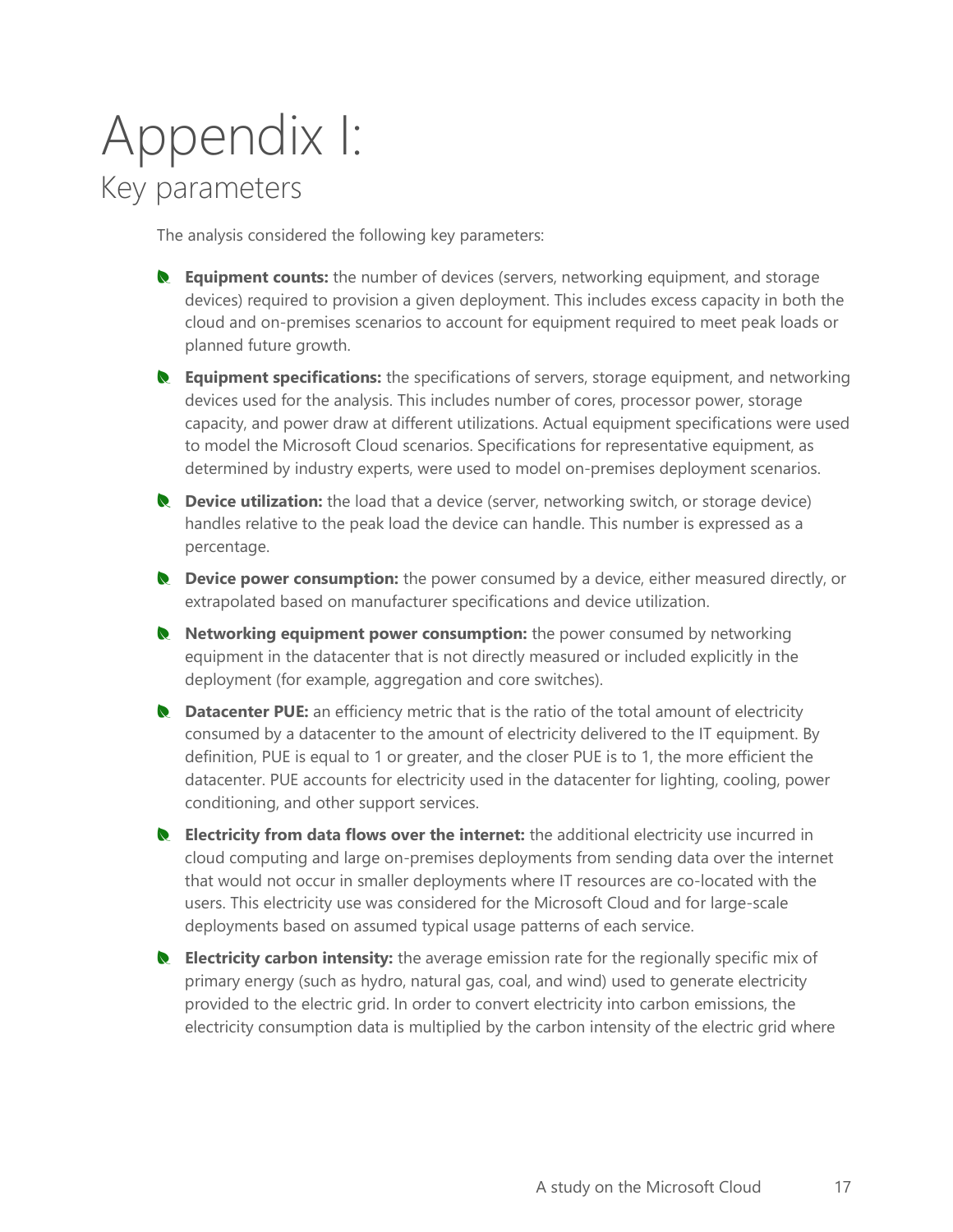the electricity is consumed.<sup>[9](#page-17-0)</sup> As discussed in the **Renewable electricity** section earlier, we purchase renewable electricity for more than 95 percent of our consumption. To demonstrate the carbon and energy savings possible with the Microsoft Cloud, we performed two separate analyses in this study:

- 1. One that did *not* take into account Microsoft's renewable electricity purchases. For this analysis, the emissions related to electricity consumption during the use phase were calculated using the carbon intensity from the local electric grid where Microsoft datacenters operate.
- 2. One that *did* take into account the zero emissions associated with our renewable electricity purchases.

The cloud service-specific results of these analyses are presented in **Appendix III**. Note that for the purposes of discussion in this paper, the study assumes on-premises deployments are located in the United States, whereas the Microsoft Cloud emissions are based on the average carbon intensity of the electric grid in the locations where Microsoft datacenters host a given service.

<span id="page-17-0"></span><sup>&</sup>lt;sup>9</sup> Electricity carbon intensities are obtained from the US Environmental Protection Agency (EPA)'s eGRID for the United States and the International Energy Agency (IEA) or national environmental agencies for all other countries.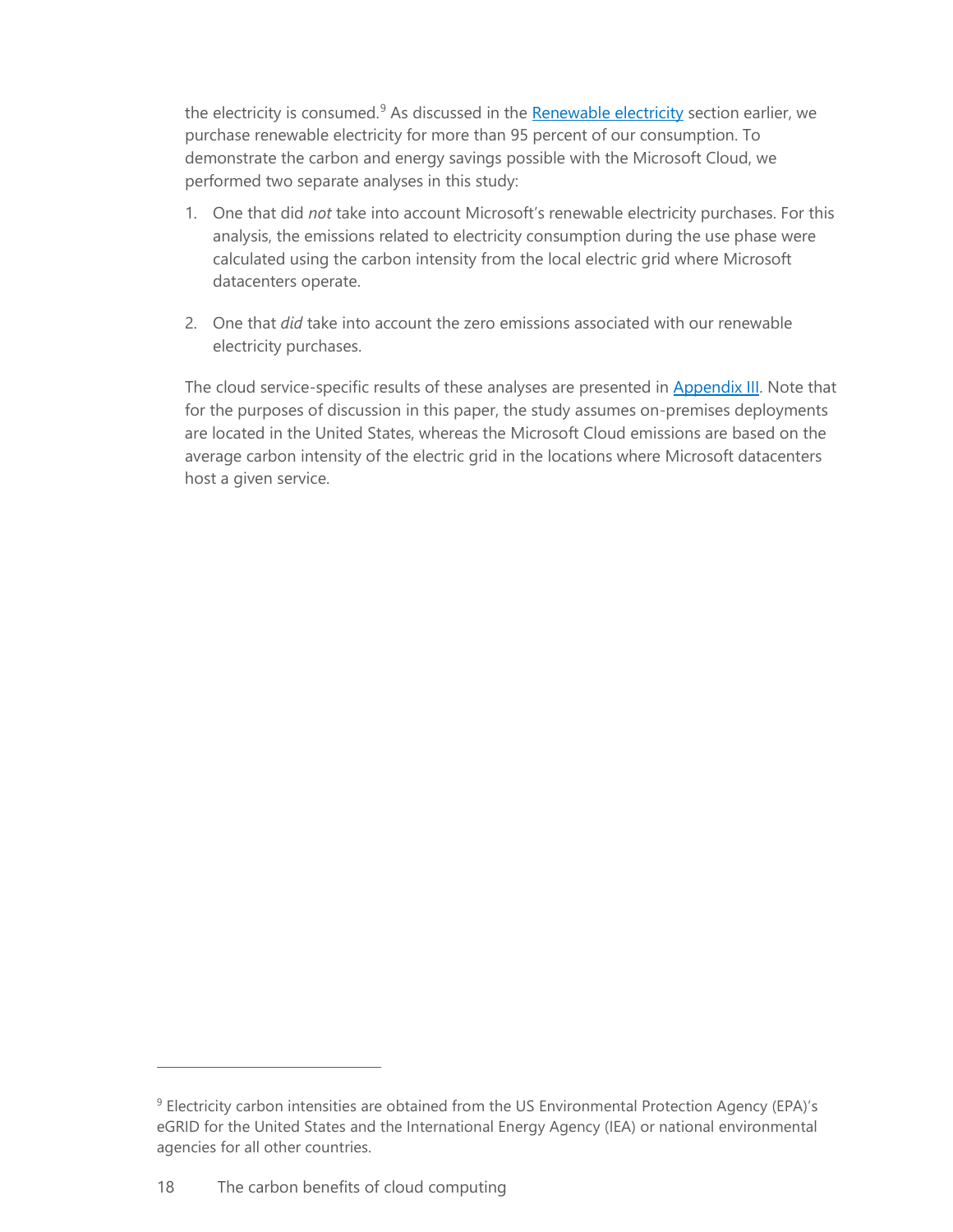### <span id="page-18-0"></span>Appendix II: Model assumptions

#### <span id="page-18-1"></span>**Embedded emissions**

- Embedded emissions include the emissions associated with the raw material extraction and processing of the IT equipment required for the service. These factors are sourced from the article "Characteristics of Low-Carbon Data Centers" by Masanet et al.<sup>[10](#page-18-4)</sup>
- <span id="page-18-2"></span>• Embedded emissions are amortized over the expected lifetime of each device.

#### **Transportation**

- The model considers the emissions from transporting IT equipment from tier 1 suppliers to the datacenter. Shipment is assumed to be via truck and marine freight. Transportation for the equipment used in Microsoft datacenters is based on the actual location of the datacenters and Microsoft tier 1 suppliers. Emission factors for trucks and cargo ships are from the GaBi databases.<sup>[11](#page-18-5)</sup>
- <span id="page-18-3"></span>• Transportation emissions are amortized over the expected lifetime of each device.

#### **Use phase energy**

- Device utilization is either measured directly or based on expected values provided by industry experts.
- The expected power consumption for equipment at different utilization rates is based on equipment specifications provided by Microsoft engineers or manufacturer-specified values. Where possible, manufacturer-specified values were validated against published test results performed using the SPECpower\_ssj 2008 methodology.
- PUE is based on measured values for Microsoft datacenters and industry values, by datacenter type, for on-premises deployments.<sup>[12](#page-18-6)</sup> The datacenter type for on-premises

<span id="page-18-4"></span><sup>&</sup>lt;sup>10</sup> Eric Masanet, Arman Shehabi, and Jonathan Koomey. "Characteristics of Low-Carbon Data Centers." *Nature Climate Change* 3 (2013): 627-630.

<span id="page-18-5"></span><sup>&</sup>lt;sup>11</sup> thinkstep. GaBi Software-System and Database for Life Cycle Engineering, 1992-2017. thinkstep AG. Accessed February 24, 2017.

<span id="page-18-6"></span><sup>&</sup>lt;sup>12</sup> Arman Shehabi, Sarah Josephine Smith, Dale A. Sartor, Richard E. Brown, Magnus Herrlin, Jonathan G. Koomey, Eric R. Masanet, Nathaniel Horner, Inês Lima Azevedo, and William Lintner. *United States Data Center Energy Usage Report.* Berkeley, CA: Lawrence Berkeley National Laboratory. LBNL-1005775. 2016.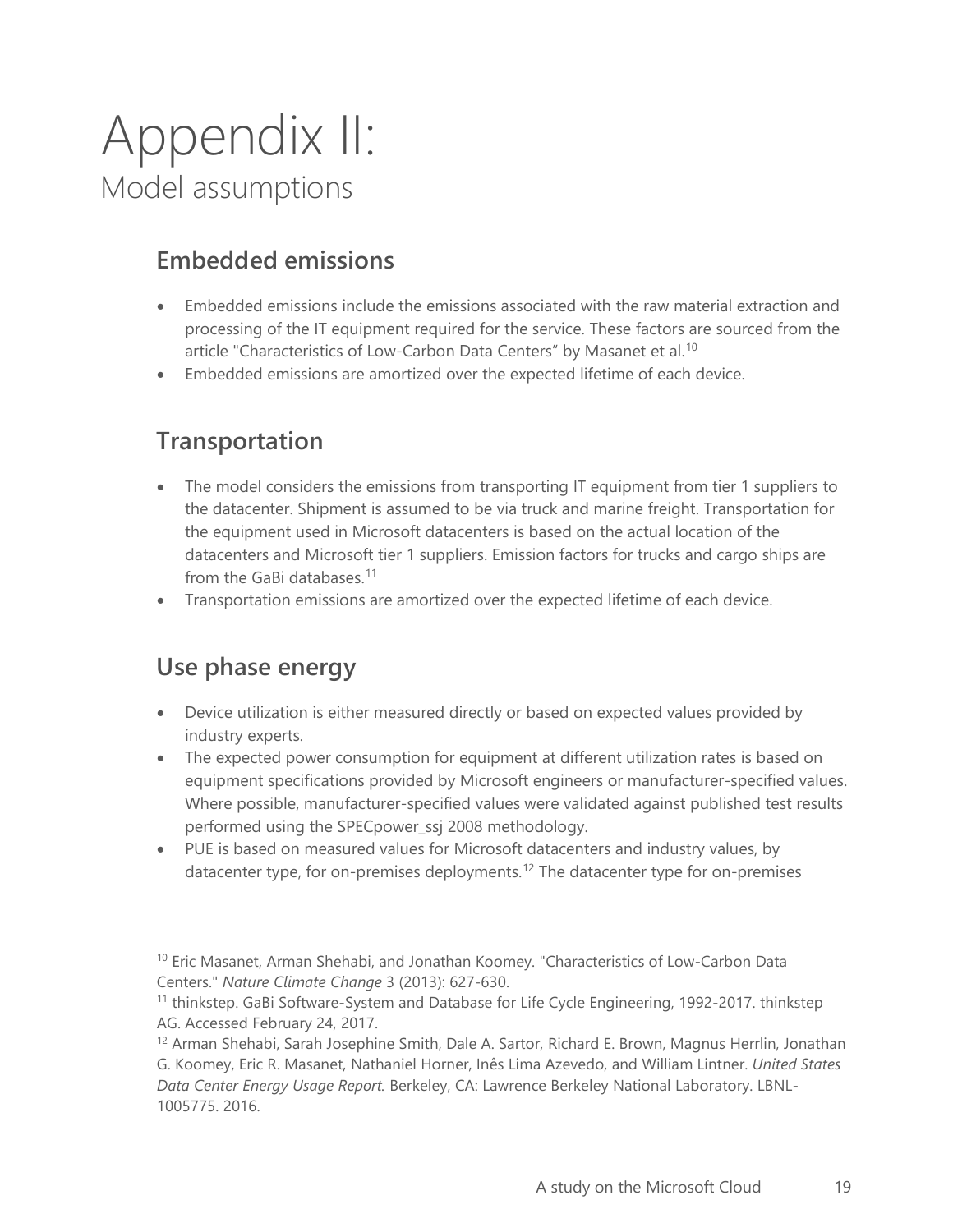implementations was matched to the deployment size and architecture (that is, larger deployments are housed in larger, more efficient datacenters).

• Energy use and emissions from data flows over the internet were estimated based on assumed typical data flow rates by application type. A kWh/gigabyte (GB) factor was used to estimate electricity consumption,<sup>[13](#page-19-3)</sup> and emissions were calculated based on the carbon intensity of the electric grid where the datacenter is located.

#### <span id="page-19-0"></span>**End-of-life disposal**

- End-of-life disposal includes emissions associated with landfill and recycling for servers, hard disk drives, and network switches. [14](#page-19-4)
- The model assumes a conservative recycling rate of 20 percent. Even with a low assumed recycling rate, these emissions are negative due to the credit based on avoided use of virgin material from recycling.
- <span id="page-19-1"></span>• End-of-life emissions are amortized over the assumed lifetime of the device.

#### **Model exclusions**

 $\overline{a}$ 

Unless otherwise noted, the following are excluded given their negligible impact:

- Embedded carbon in the building, including cooling and air conditioning equipment.
- Microsoft corporate overhead, including administration and software development.
- Upstream emissions from extracting the fuel used to power the electric grid.
- <span id="page-19-2"></span>• Embedded emissions for certain IT equipment not exclusively used by the modeled service, such as datacenter switches not located in the server racks.

<span id="page-19-3"></span><sup>&</sup>lt;sup>13</sup> Joshua Aslan, Kieren Mayers, Jonathan G. Koomey, and Chris France. "Electricity intensity of Internet data transmission: Untangling the estimates." *Journal of Industrial Ecology*. doi:10.1111/jiec.12630. August 1, 2017.

<span id="page-19-4"></span><sup>14</sup> E. Masanet, et al. *Optimization of product life cycles to reduce greenhouse gas emissions in California*. California Energy Commission, PIER Energy-Related Environmental Research. CEC-500- 2005-110-F. August 5, 2005.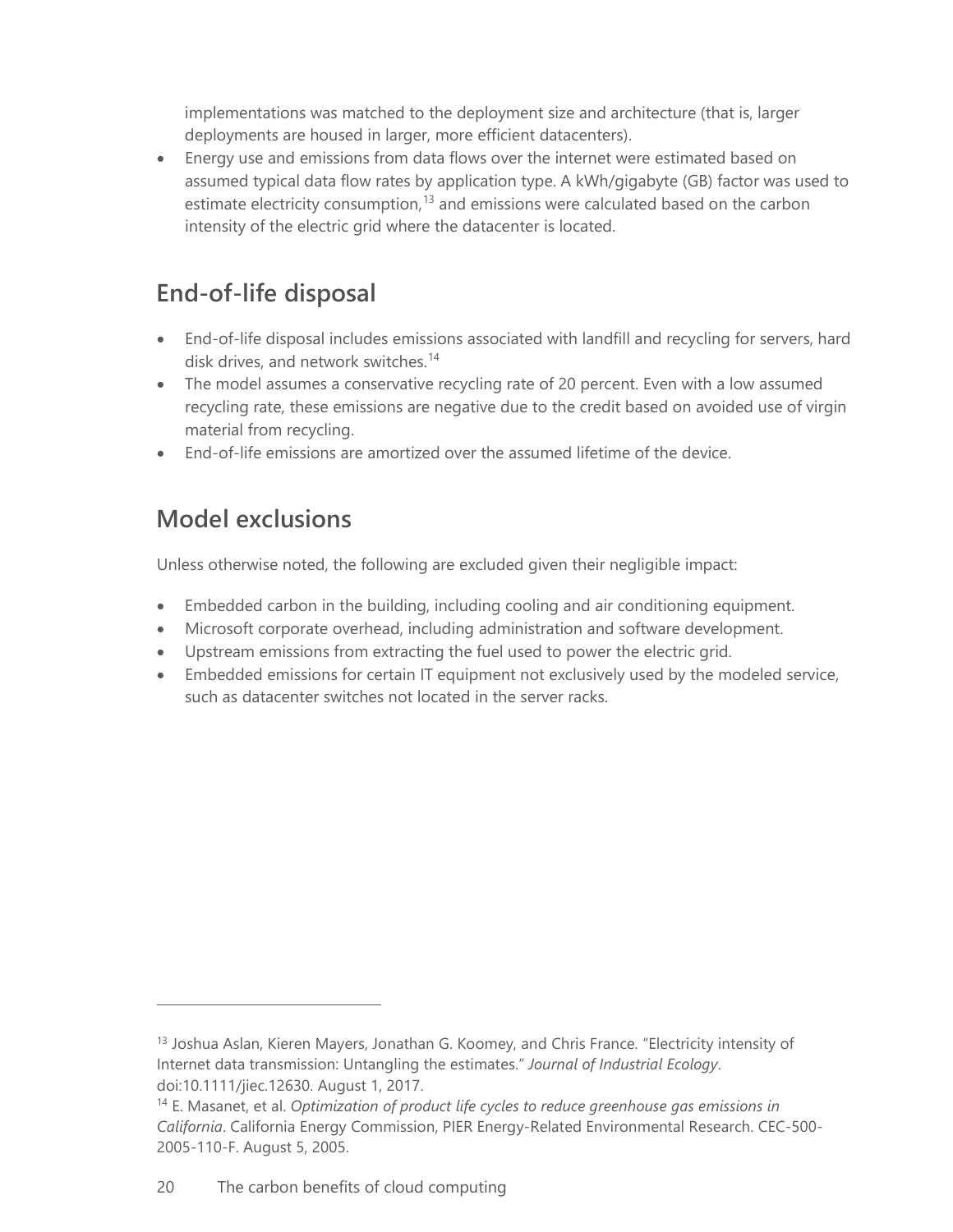### <span id="page-20-0"></span>Appendix III: Energy and carbon benefits of Microsoft Cloud services

The following pages provide standalone datasheets that summarize the energy and carbon benefits of using each of the Microsoft Cloud services covered in this paper: Azure Compute, Azure Storage, Exchange Online, and SharePoint Online.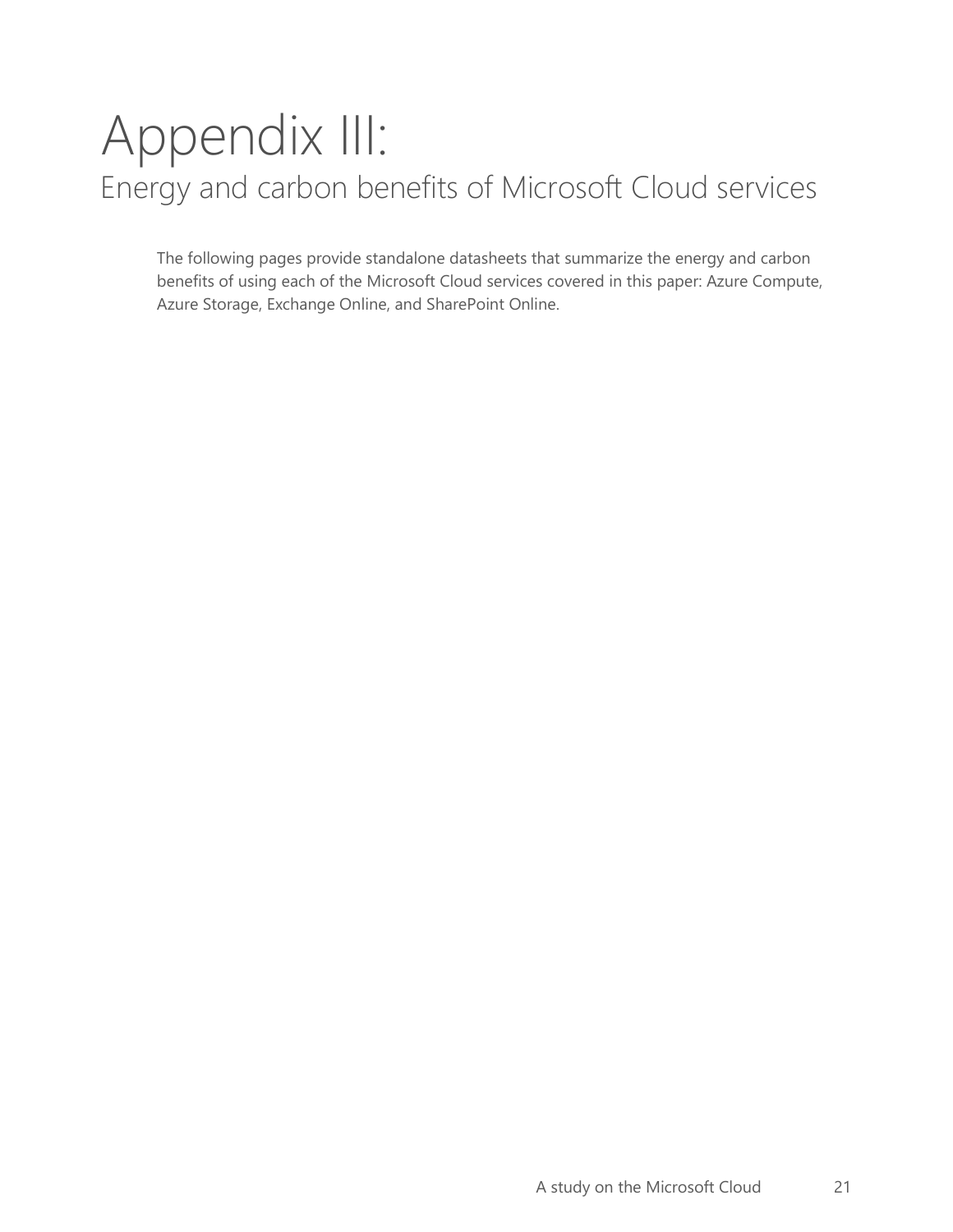#### <span id="page-21-0"></span>**Azure Compute**

We conducted a study with industry experts to determine the energy use and carbon emissions associated with Azure Compute compared with compute equivalents deployed in traditional enterprise datacenters. Our methodology considered the impact of the IT equipment and operations, datacenter infrastructure, and information flows over the internet required to provide a cloud service and its traditional on-premises equivalent.

The results show that **Azure Compute is 52–79 percent more energy efficient** than compute equivalents deployed in traditional enterprise datacenters *(right)*, depending on the type of enterprise deployment.

In addition to providing greater energy efficiency through the Microsoft Cloud, we purchase renewable electricity for more than 95 percent of our consumption, which includes the datacenters that power Azure Compute. **When renewable energy is taken into account, carbon emissions from Azure Compute are 92–98 percent lower** than traditional enterprise datacenter deployments of compute equivalents *(below)*.



The graph below shows the emissions savings of transitioning compute functions from traditional enterprise datacenters to the Microsoft Cloud, using two approaches: (1) reflecting emissions associated with standard grid power for the Microsoft Cloud datacenters; and (2) taking into account zero carbon emissions associated with renewable electricity purchased for the Microsoft Cloud datacenters.



**kgCO2e** *= kilograms of carbon dioxide equivalent.*

**Microsoft Cloud: grid power** *includes emissions associated with datacenter electricity consumption before taking into account the purchase of renewable electricity.*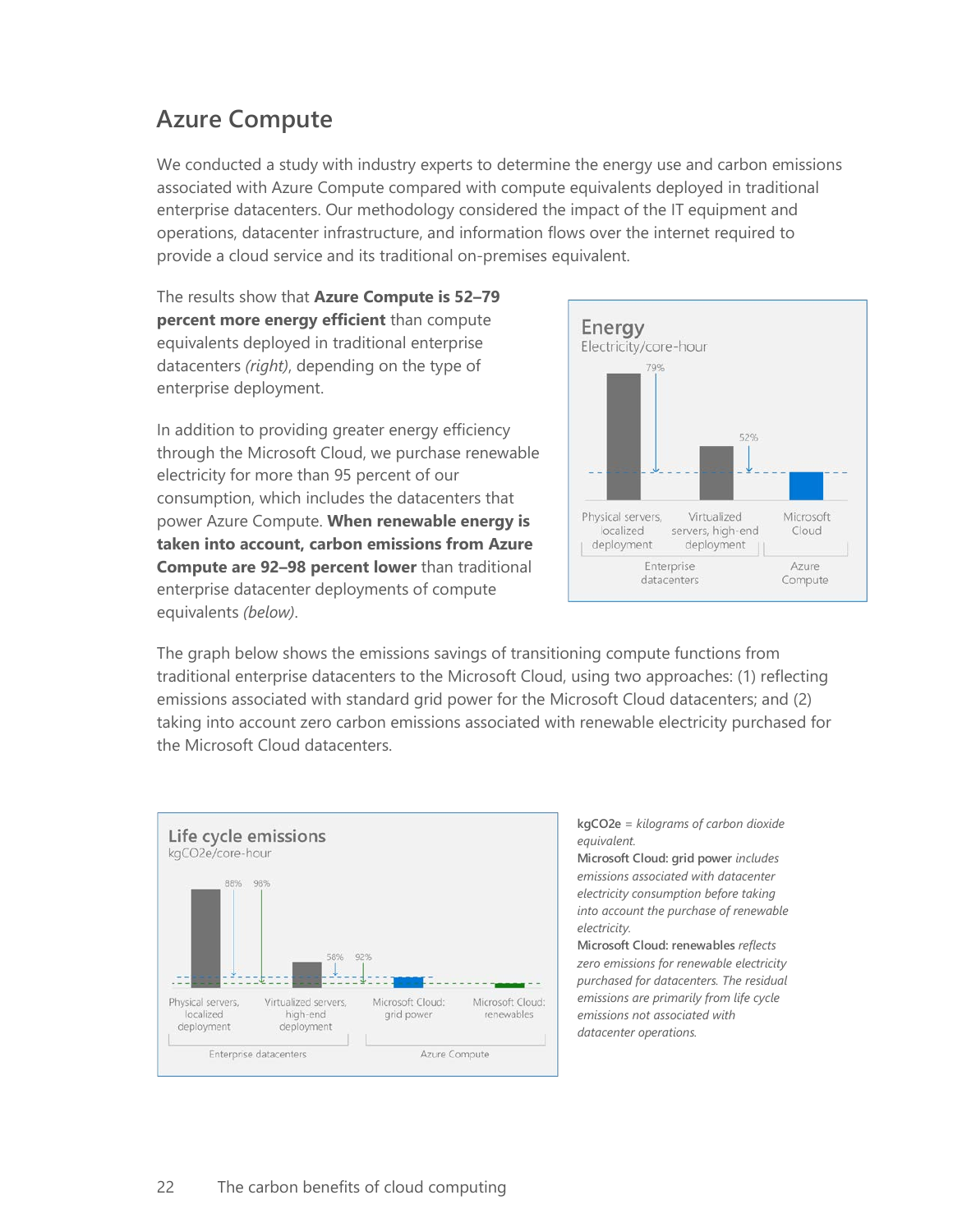#### <span id="page-22-0"></span>**Azure Storage**

We conducted a study with industry experts to determine the energy use and carbon emissions associated with Azure Storage compared with storage equivalents deployed in traditional enterprise datacenters. Our methodology considered the impact of the IT equipment and operations, datacenter infrastructure, and information flows over the internet required to provide a cloud service and its traditional on-premises equivalent.

The results show that **Azure Storage is 71–79 percent more energy efficient** than storage equivalents deployed in traditional enterprise datacenters *(right)*, depending on the type of enterprise deployment.

In addition to providing greater energy efficiency through the Microsoft Cloud, we purchase renewable electricity for more than 95 percent of our consumption, which includes the datacenters that power Azure Storage. **When renewable energy is taken into account, carbon emissions from Azure Storage are 79–83 percent lower** than traditional enterprise datacenter deployments of storage equivalents *(below)*.



The graph below shows the emissions savings of transitioning storage from traditional enterprise datacenters to the Microsoft Cloud using two approaches: (1) reflecting emissions associated with standard grid power for the Microsoft Cloud datacenters; and (2) taking into account zero carbon emissions associated with renewable electricity purchased for the Microsoft Cloud datacenters.



**kgCO2e** *= kilograms of carbon dioxide equivalent.*

**Microsoft Cloud: grid power** *includes emissions associated with datacenter electricity consumption before taking into account the purchase of renewable electricity.*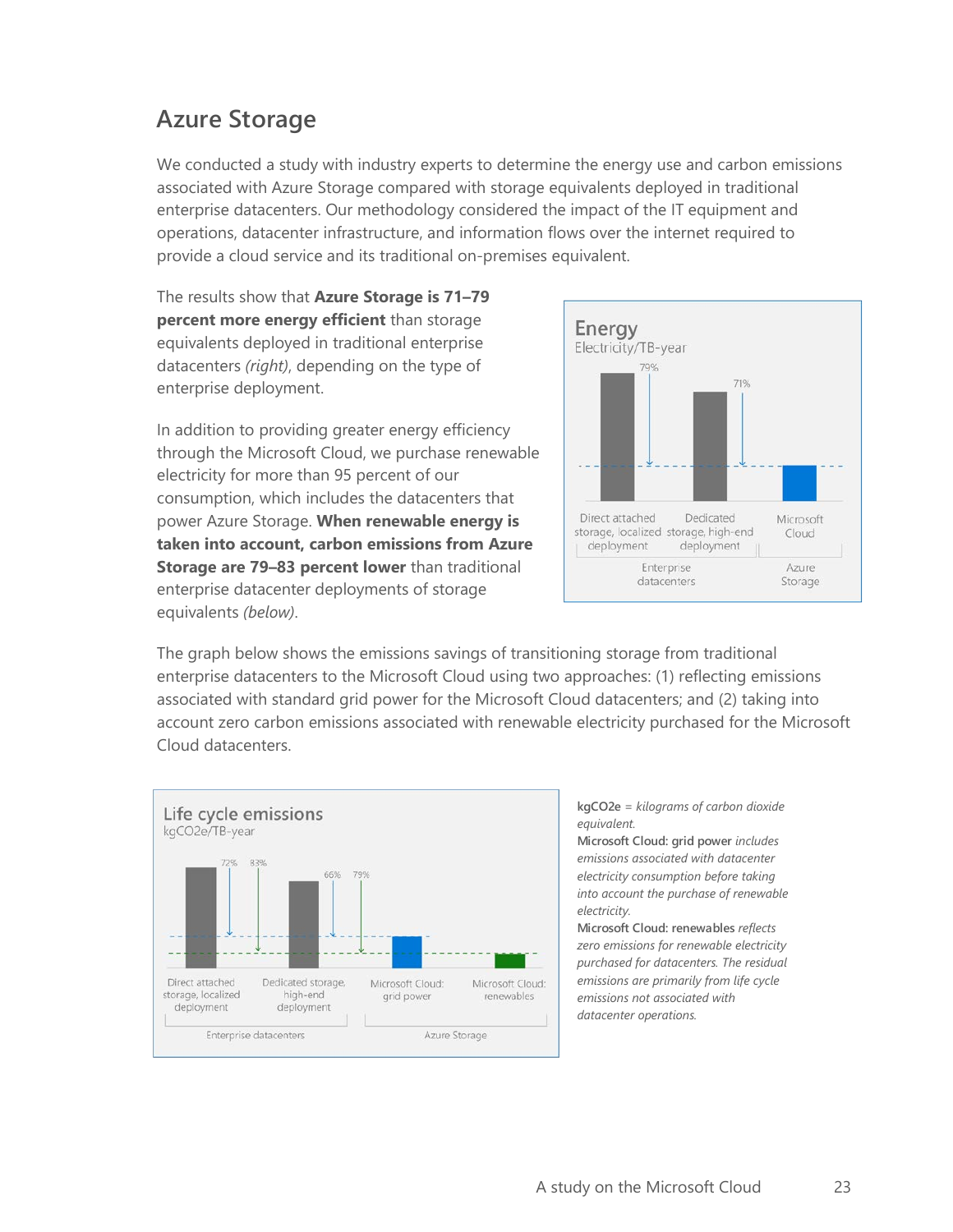#### <span id="page-23-0"></span>**Exchange Online**

We conducted a study with industry experts to determine the energy use and carbon emissions associated with Exchange Online compared with Microsoft Exchange deployed in traditional enterprise datacenters. Our methodology considers the impact of the IT equipment and operations, datacenter infrastructure, and information flows over the internet required to provide a cloud service and its traditional on-premises equivalent.

The results show that **Exchange Online is 77–85 percent more energy efficient** than Microsoft Exchange deployed in traditional enterprise datacenters *(right)*, depending on the size of the enterprise deployment.

In addition to providing greater energy efficiency through the Microsoft Cloud, we purchase renewable electricity for more than 95 percent of our consumption, which includes the datacenters that power Exchange Online. **When renewable energy is taken into account, carbon emissions from Exchange Online are 97-98 percent lower** than traditional enterprise datacenter deployments of Exchange *(below)*.



The graph below shows the emissions savings of transitioning Exchange from traditional enterprise datacenters to the Microsoft Cloud using two approaches: (1) reflecting emissions associated with standard grid power for the Microsoft Cloud datacenters; and (2) taking into account zero carbon emissions associated with renewable electricity purchased for the Microsoft Cloud datacenters.



**kgCO2e** *= kilograms of carbon dioxide equivalent.*

**Microsoft Cloud: grid power** *includes emissions associated with datacenter electricity consumption before taking into account the purchase of renewable electricity.*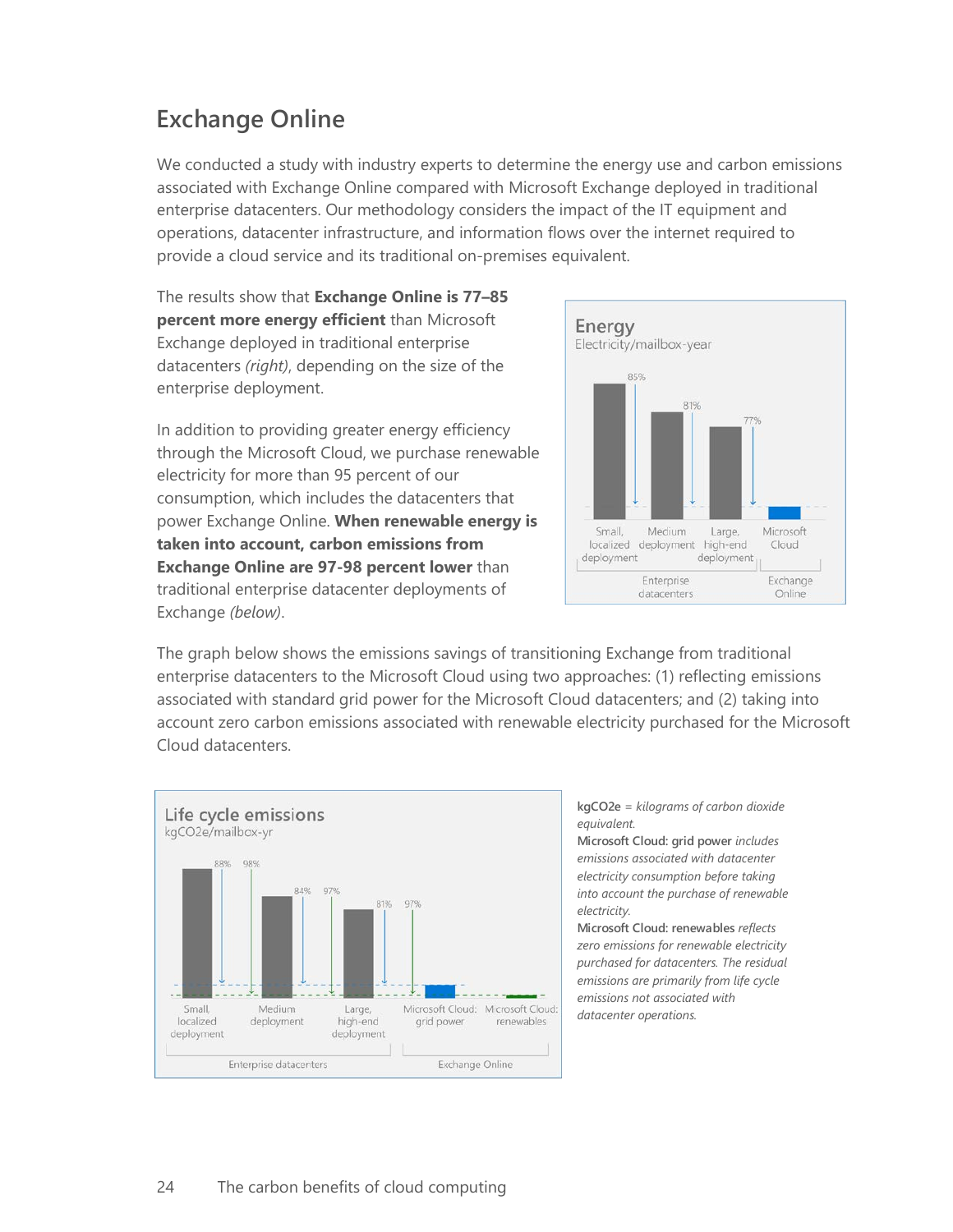#### <span id="page-24-0"></span>**SharePoint Online**

We conducted a study with industry experts to determine the energy use and carbon emissions associated with SharePoint Online compared with SharePoint deployed in traditional enterprise datacenters. Our methodology considers the impact of the IT equipment and operations, datacenter infrastructure, and information flows over the internet required to provide a cloud service and its traditional on-premises equivalent.

The results show that **SharePoint Online is 22–93 percent more energy efficient** than SharePoint deployed in traditional enterprise datacenters *(right)*, depending on the size of the deployment in the enterprise datacenter (small, medium, or large).

In addition to providing greater energy efficiency through the Microsoft Cloud, we purchase renewable electricity for more than 95 percent of our consumption, which includes the datacenters that power SharePoint Online. **When renewable energy is taken into account, carbon emissions from SharePoint Online are 72–97 percent lower** than traditional enterprise datacenter deployments of SharePoint *(below)*.



The graph below shows the emissions savings of transitioning SharePoint from traditional enterprise datacenters to the Microsoft Cloud using two approaches: (1) taking into account emissions associated with standard grid power for the Microsoft Cloud datacenters; and (2) taking into account zero carbon emissions associated with renewable electricity purchased for the Microsoft Cloud datacenters.



**kgCO2e** *= kilograms of carbon dioxide equivalent***.**

**Microsoft Cloud: grid power** *includes emissions associated with datacenter electricity consumption before taking into account the purchase of renewable electricity.*